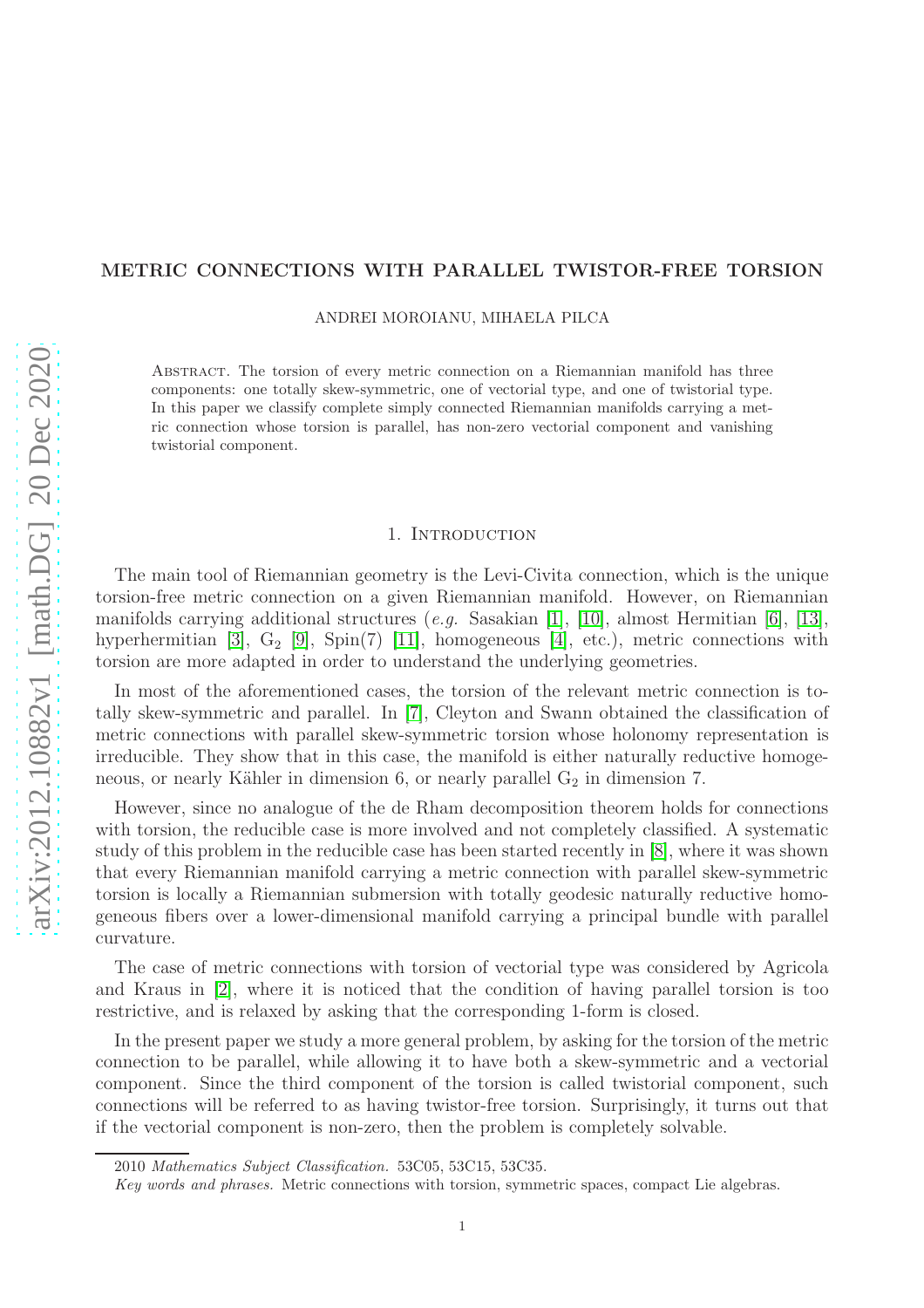The rough idea of the classification is as follows. In Theorem [3.2](#page-4-0) we show that the presence of the vectorial component forces the manifold to decompose as a warped product with fiber R, with explicit warping function, and with basis carrying a parallel 3-form  $\tau$  satisfying the condition  $(\tau_X)_*\tau = 0$  for every basic tangent vector X (here  $\tau_X$  denotes the skew-symmetric endomorphism corresponding to  $X\rightarrow\tau$  via the metric on the basis, and acting as a derivation on the exterior bundle).

The condition  $(\tau_X)_*\tau = 0$  can be interpreted as the Jacobi identity for the bracket defined on each tangent space by  $[X, Y] := \tau_X Y$ , and induces a parallel compact type Lie algebra structure on the tangent bundle. We then show in Theorem [5.2](#page-9-0) that such structures decompose as products of irreducible bricks of four types: symmetric spaces of type II or IV, 3-dimensional Riemannian manifolds, simple Lie algebras of compact type with bi-invariant metric, and arbitrary Riemannian manifolds with abelian Lie algebra structure.

Using these results, the complete classification of metric connections with parallel twistorfree torsion is given in Theorem [5.3.](#page-12-0)

Acknowledgments. This work was supported by the Procope Project No. 57445459 (Germany) / 42513ZJ (France).

### 2. Preliminaries

Let us first introduce some notation and conventions used in this paper. On a Riemannian manifold  $(M, g)$  vectors and 1-forms or g-skew-symmetric endomorphisms and 2-forms will be as usually identified via the metric q. A 3-form  $\tau$  on M will be identified with a tensor of type  $(2, 1)$  as follows:

$$
\tau(X, Y, Z) = g(\tau_X Y, Z), \quad \forall X, Y, Z \in \Gamma(TM).
$$

In this way, the 2-form  $X\_\tau$  is identified with the skew-symmetric endomorphism  $\tau_X$  for every tangent vector X. The kernel of a 3-form  $\tau$  at a point  $x \in M$  is defined as follows:

<span id="page-1-0"></span>
$$
\ker(\tau) := \{ X \in T_x M \mid \tau_X = 0 \}.
$$

For every  $k \geq 0$ , a skew-symmetric endomorphism A of TM acts as a derivation on the bundle of exterior k-forms by the formula

(1) 
$$
A_*\sigma := \sum_i Ae_i \wedge e_i \lrcorner \sigma, \qquad \forall \sigma \in \Gamma(\Omega^k M),
$$

where  $\{e_i\}_i$  is a local orthonormal basis of TM. For later use, note that if  $k=2$  and  $\sigma$ is identified with a skew-symmetric endomorphism via the metric, then  $A_*\sigma$  is the 2-form corresponding to the commutator  $[A, \sigma]$ .

Let  $\nabla^g$  denote the Levi-Civita connection of g. Every other metric connection  $\nabla$  on  $(M, g)$ can be written as

$$
\nabla_X = \nabla_X^g + T_X, \qquad \forall X \in \mathrm{T}M,
$$

where  $T \in \Gamma(\Lambda^1 M \otimes \text{End}^-(TM))$  is a 1-form on M with values in the g-skew-symmetric endomorphisms of TM. The tensor T can be identified with the torsion  $\tilde{T}$  of  $\nabla$  via the isomorphism

$$
\Lambda^1 M \otimes \text{End}^-(TM) \to \Lambda^2 M \otimes TM, \qquad T \mapsto \widetilde{T},
$$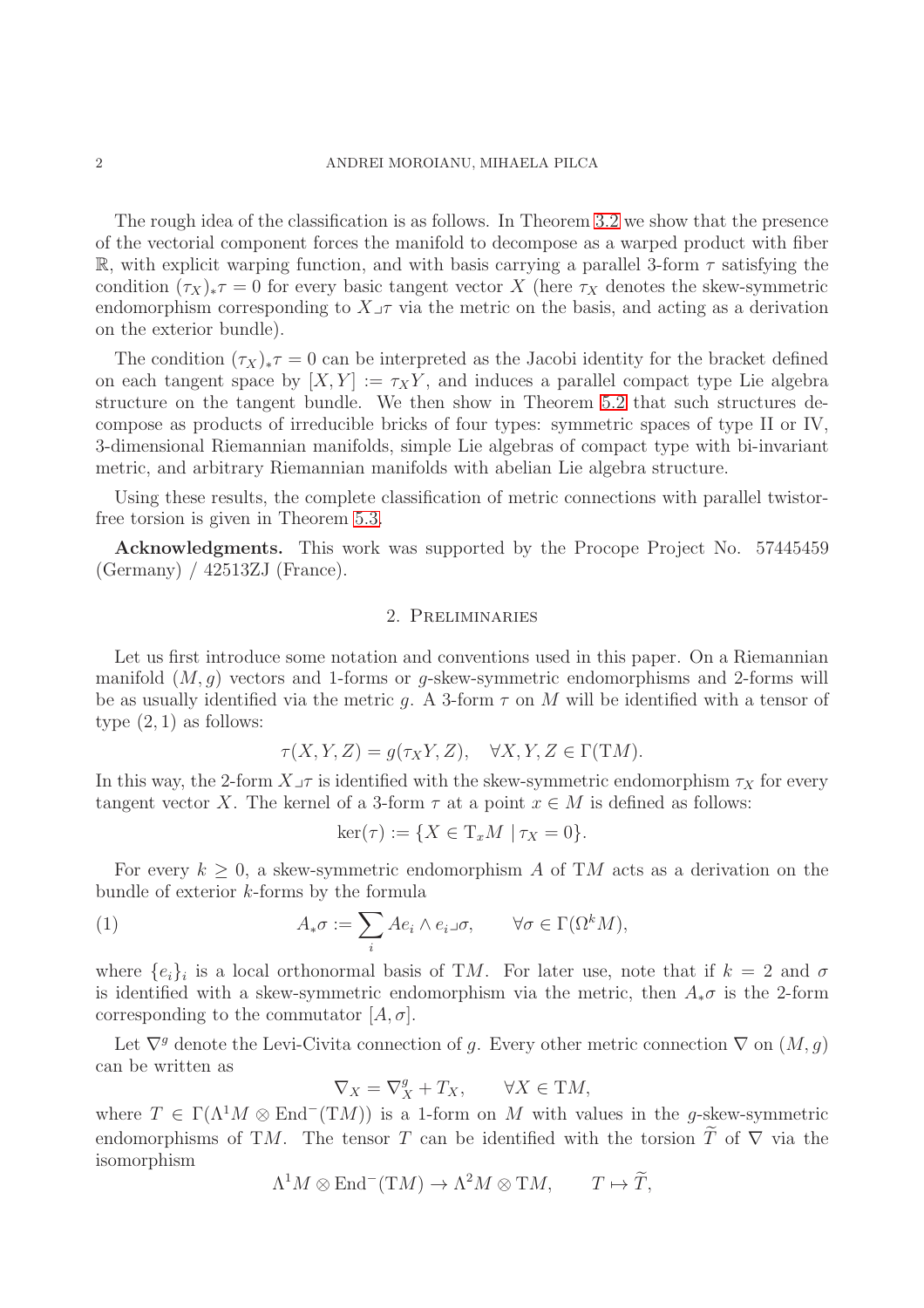with  $\widetilde{T}(X, Y) := T_X Y - T_Y X$ .

Recall that the tensor product of the  $SO(n)$  representations  $\mathbb{R}^n$  and  $\Lambda^2 \mathbb{R}^n$  decomposes as

$$
\mathbb{R}^n \otimes \Lambda^2 \mathbb{R}^n = \mathbb{R}^n \oplus \mathcal{T}^{2,1} \mathbb{R}^n \oplus \Lambda^3 \mathbb{R}^n,
$$

where  $\mathcal{T}^{2,1}$  is the Cartan summand and is generated by elements of the form  $v \otimes \omega \in \mathbb{R}^n \otimes \Lambda^2 \mathbb{R}^n$ which satisfy  $v \wedge \omega = 0$  and  $v \omega = 0$ . The inclusions of  $\mathbb{R}^n$  and  $\Lambda^3 \mathbb{R}^n$  into  $\mathbb{R}^n \otimes \Lambda^2 \mathbb{R}^n$  are given by

$$
\xi \mapsto \sum_i e_i \otimes (e_i \wedge \xi), \qquad \tau \mapsto \sum_i e_i \otimes (e_i \Box \tau),
$$

where  $\{e_i\}_i$  is any orthonormal basis of  $\mathbb{R}^n$ . Correspondingly, on every Riemannian manifold we have the decomposition

$$
\Lambda^1 M \otimes \Lambda^2 M = \Lambda^1 M \oplus \Lambda^{2,1} TM \oplus \Lambda^3 M.
$$

Therefore, the torsion of a metric connection  $\nabla = \nabla^g + T$ , identified with the tensor  $T \in$  $\Gamma(\Lambda^1 M \otimes \Lambda^2 M)$ , can be decomposed as  $T = T_1 + T_2 + T_3$  with:

$$
T_1 \in \mathcal{T}_1(M) := \Gamma(\Lambda^1 M), \qquad T_2 \in \mathcal{T}_2(M) := \Gamma(\Lambda^{2,1} M), \qquad T_3 \in \mathcal{T}_3(M) := \Gamma(\Lambda^3 M).
$$

By analogy with the Gray-Hervella classification of almost Hermitian structures, we will say that the torsion of a metric connection  $\nabla = \nabla^g + T$  is of type  $\mathcal{T}_i$  for  $i \in \{1, 2, 3\}$  if  $T_i \neq 0$ and  $T_i = 0$  for  $j \neq i$ . Similarly, for distinct  $i, j \in \{1, 2, 3\}$  we say that the torsion of  $\nabla$  is of type  $\mathcal{T}_i \oplus \mathcal{T}_j$  if  $T_i \neq 0, T_j \neq 0$  and  $T_k = 0$  for k different from i, j.

Recall that the twistor operator on Riemannian manifolds acting on 2-forms is the projection of their covariant derivative from  $\Gamma(\Lambda^1 M \otimes \Lambda^2 M)$  onto  $\Gamma(\Lambda^{2,1}TM) = \mathcal{T}_2(M)$ . We will thus call the  $\mathcal{T}_2(M)$ -component of a tensor in  $\Gamma(\Lambda^1 M \otimes \Lambda^2 M)$  its twistorial component. Correspondingly, a metric connection is said to have twistor-free torsion if its torsion is of type  $\mathcal{T}_1 \oplus \mathcal{T}_3$  and twistor-like torsion if its torsion is of type  $\mathcal{T}_2$ .

The aim of this paper is the classification of complete simply connected Riemannian manifolds admitting a metric connection  $\nabla$  whose torsion is twistor-free and  $\nabla$ -parallel.

## <span id="page-2-0"></span>3. Metric connections with parallel twistor-free torsion

Let  $(M, g_M)$  be a complete simply connected *n*-dimensional Riemannian manifold with Levi-Civita connection  $\nabla^{g_M}$ , which is endowed with a metric connection  $\nabla$  with twistor-free torsion. Assume moreover that the torsion is also  $\nabla$ -parallel. By the above considerations, there exists a non-zero vector field  $\xi \in \Gamma(TM)$  and a non-zero 3-form  $\nu \in \Omega^3(M)$ , such that for all vector fields  $X \in \Gamma(TM)$  the following identity holds:

(2) 
$$
\nabla_X = \nabla_X^{g_M} + X \wedge \xi + \nu_X.
$$

The fact that the torsion of  $\nabla$  is  $\nabla$ -parallel is clearly equivalent to  $\nabla \xi = 0$  and  $\nabla \nu = 0$ .

Our first aim is to reduce the problem to the study of a metric connection with parallel skew-symmetric torsion satisfying some further algebraic constraint on an  $(n-1)$ -dimensional Riemannian manifold. We start with the following technical result: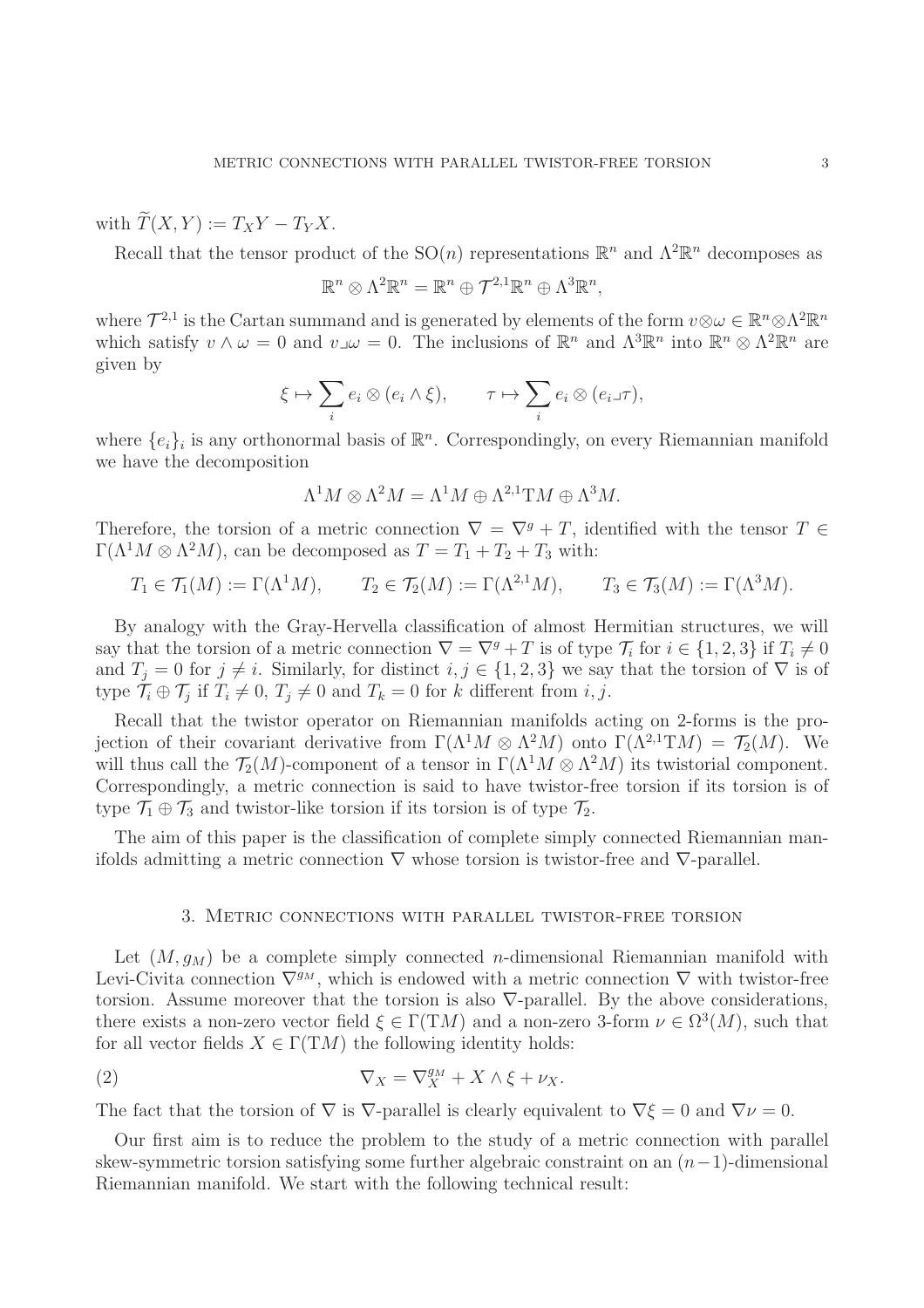<span id="page-3-1"></span>Lemma 3.1. *With the above notation, the following identities hold:*

$$
\nu_{\xi} = 0
$$
,  $d\xi = 0$ ,  $\sum_{i=1}^{n} \nu_{e_i} \wedge \nu_{e_i} = 0$ ,  $d\nu = 3\xi \wedge \nu$ ,

where  $\{e_i\}_i$  is a local orthonormal basis of TM.

*Proof.* Up to rescaling the metric g, we may assume that the parallel vector field  $\xi$  has constant length equal to 1. Applying [\(2\)](#page-2-0) to  $\xi$  yields  $\nabla_X^{g_M} \xi = X - \langle X, \xi \rangle \xi - \nu_X \xi$  for every  $X \in TM$ . Hence we obtain:

$$
d\xi = \sum_i e_i \wedge \nabla_{e_i}^{g_M} \xi = \sum_i e_i \wedge (e_i - \langle e_i, \xi \rangle \xi - \nu_{e_i} \xi) = \sum_i e_i \wedge (e_i \Box \nu_{\xi}) = 2\nu_{\xi}.
$$

We compute now the covariant derivative of  $\nu_{\xi}$  using [\(1\)](#page-1-0), [\(2\)](#page-2-0) and the fact that both  $\xi$  and  $\nu$ are  $\nabla$ -parallel as follows:

$$
\nabla^{g_M}_X \nu_\xi = -\sum_i (X \wedge \xi) e_i \wedge e_i \lrcorner \nu_\xi - \sum_i \nu_X e_i \wedge e_i \lrcorner \nu_\xi = -\xi \wedge \nu_\xi X + \sum_i \nu_{e_i} X \wedge \nu_\xi e_i.
$$

Taking the wedge product with X and summing over  $X = e_i$ , we obtain:

$$
d\nu_{\xi} = \sum_{i} e_{i} \wedge \nabla_{e_{i}}^{g_{M}} \nu_{\xi} = \sum_{i} e_{i} \wedge \left( -\xi \wedge \nu_{\xi} e_{i} + \sum_{j} \nu_{e_{j}} e_{i} \wedge \nu_{\xi} e_{j} \right) = 2\xi \wedge \nu_{\xi} - 2\sum_{i} \nu_{e_{i}} \wedge \nu_{e_{i}} \xi
$$
  
= 2\xi \wedge \nu\_{\xi} - \xi \wedge \sum\_{i} \nu\_{e\_{i}} \wedge \nu\_{e\_{i}}.

On the other hand, since  $d\xi = 2\nu_{\xi}$ , it follows that  $d\nu_{\xi} = 0$ . The above computation then implies that

<span id="page-3-0"></span>
$$
2\xi \wedge \nu_{\xi} = \xi \Box \sum_{i} \nu_{e_i} \wedge \nu_{e_i}.
$$

Taking a further interior product with  $\xi$  and using that  $\xi$  is nowhere vanishing (being non-zero and  $\nabla$ -parallel) yields  $\nu_{\xi} = 0$ , hence also  $d\xi = 2\nu_{\xi} = 0$  and

(3) 
$$
\xi \lrcorner \sum_{i} \nu_{e_i} \wedge \nu_{e_i} = 0.
$$

We further compute the covariant derivative of  $\nu$  and its exterior differential:

$$
\nabla_X^{g_M} \nu = -(X \wedge \xi)_* \nu - (\nu_X)_* \nu = -\sum_i (X \wedge \xi) e_i \wedge e_i \lrcorner \nu - \nu_X e_i \wedge e_i \lrcorner \nu
$$
  
=  $-\xi \wedge \nu_X + \sum_i \nu_{e_i} X \wedge \nu_{e_i},$   

$$
d\nu = \sum_i e_i \wedge \nabla_{e_i}^{g_M} \nu = -\sum_i e_i \wedge \xi \wedge \nu_{e_i} + \sum_{i,j} e_i \wedge \nu_{e_j} e_i \wedge \nu_{e_j} = 3\xi \wedge \nu + 2\alpha,
$$

where  $\alpha := \sum$ i  $\nu_{e_i} \wedge \nu_{e_i}$ . It remains to show that  $\alpha$  vanishes. The covariant derivative of  $\alpha$ and its exterior differential are obtained as follows, where we assume furthermore that the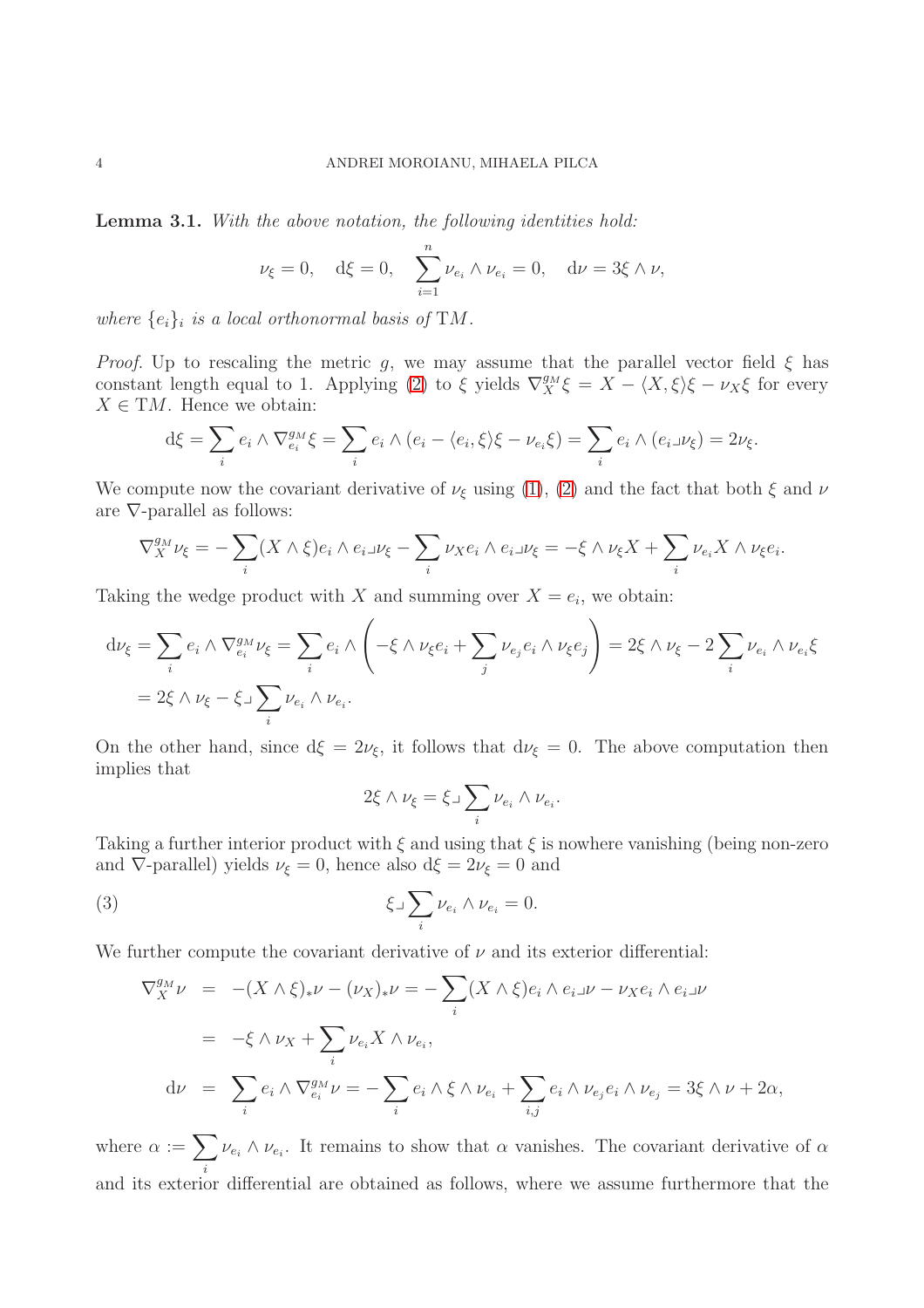orthonormal basis  $\{e_i\}_i$  is parallel with respect to the Levi-Civita connection  $\nabla^{g_M}$  at the point where the computation is done:

$$
\nabla_{X}^{g_M} \alpha = \sum_{i} \nabla_{X}^{g_M} (\nu_{e_i} \wedge \nu_{e_i}) = \sum_{i} 2\nu_{e_i} \wedge \nabla_{X}^{g_M} \nu_{e_i} = 2 \sum_{i} \nu_{e_i} \wedge \nabla_{X}^{g_M} \nu_{e_i}
$$
  
\n
$$
= -2 \sum_{i,j} \nu_{e_i} \wedge (X \wedge \xi)(e_j) \wedge e_j \sqcup e_i - 2 \sum_{i,j} \nu_{e_i} \wedge \nu_{X} e_j \wedge e_j \sqcup e_i
$$
  
\n
$$
= -2 \sum_{i} \nu_{e_i} \wedge \xi \wedge \nu_{e_i} X + 2 \sum_{i} \nu_{e_i} \wedge X \wedge \nu_{e_i} \xi + 2 \sum_{i,j} \nu_{e_j} X \wedge \nu_{e_i} e_j \wedge \nu_{e_i}
$$
  
\n
$$
= -2 \sum_{i} \xi \wedge \nu_{e_i} X \wedge \nu_{e_i} + 2 \sum_{i,j} \nu_{e_j} X \wedge \nu_{e_i} e_j \wedge \nu_{e_i},
$$
  
\n
$$
d\alpha = \sum_{i} e_i \wedge \nabla_{e_i}^{g_M} \alpha = -2 \sum_{ij} e_i \wedge \xi \wedge \nu_{e_j} e_i \wedge \nu_{e_j} + 2 \sum_{i,j,k} e_i \wedge \nu_{e_j} e_i \wedge \nu_{e_k} e_j \wedge \nu_{e_k}
$$
  
\n
$$
= 4 \sum_{j} \xi \wedge \nu_{e_j} \wedge \nu_{e_j} + 4 \sum_{j,k} \nu_{e_j} \wedge \nu_{e_k} e_j \wedge \nu_{e_k} = 4 \xi \wedge \alpha.
$$

We now obtain:

$$
0 = d^2 \nu = d(3\xi \wedge \nu + 2\alpha) = -3\xi \wedge d\nu + 2d\alpha = -6\xi \wedge \alpha + 8\xi \wedge \alpha = 2\xi \wedge \alpha,
$$

showing that  $\alpha = 0$ , because  $\xi \lrcorner \alpha = \xi \lrcorner \sum$ i  $\nu_{e_i} \wedge \nu_{e_i} = 0$  by [\(3\)](#page-3-0). This concludes the proof of the lemma.  $\square$ 

We can now state our reduction result:

<span id="page-4-0"></span>**Theorem 3.2.** A complete simply connected Riemannian manifold  $(M, q_M)$  carries a metric *connection with parallel twistor-free torsion if and only if*  $(M, g_M)$  *is homothetic to a warped* product  $(N \times \mathbb{R}, e^{2t}g_N + dt^2)$ , where  $(N, g_N)$  *is a complete simply connected Riemannian manifold carrying a parallel* 3-form  $\tau \in \Omega^3(N)$  *which satisfies*  $\tau_X \tau = 0$ , for all  $X \in TN$ .

*Proof.* Let  $\nabla$  be a metric connection on  $(M, g_M)$  with parallel twistor-free torsion given as:

<span id="page-4-1"></span>(4) 
$$
\nabla_X = \nabla_X^{g_M} + X \wedge \xi + \nu_X,
$$

with  $\nabla \xi = 0$  and  $\nabla \nu = 0$ . After rescaling the metric if necessary, one can assume that ξ has unit length. Let  $\eta := g_M(\xi, \cdot)$  denote the metric dual of ξ. By Lemma [3.1](#page-3-1) one has  $d\eta = 0 = \nu_{\xi}$ , so applying [\(4\)](#page-4-1) to  $\xi$  yields for all vector fields X on M:

(5) 
$$
\nabla_X^{g_M} \xi = X - \eta(X)\xi.
$$

By assumption, M is simply connected, so there exists a function  $t : M \to \mathbb{R}$  with  $dt =$  $\eta$ . We denote by  $N := t^{-1}(0)$  the level hypersurface of t at 0, endowed with the induced Riemannian metric  $g_N$ . Consider the new metric on M given by  $\tilde{g} := e^{-2t} g_M$ . From the standard conformal change formulas we have for any vector fields  $X, Y$  on  $M$ :

<span id="page-4-2"></span>
$$
\nabla_X^{\tilde{g}} Y = \nabla_X^{g_M} Y - X(t)Y - Y(t)X + g_M(X, Y) \text{grad}^{g_M} t
$$
  
= 
$$
\nabla_X^{g_M} Y - \eta(X)Y - \eta(Y)X + g_M(X, Y)\xi.
$$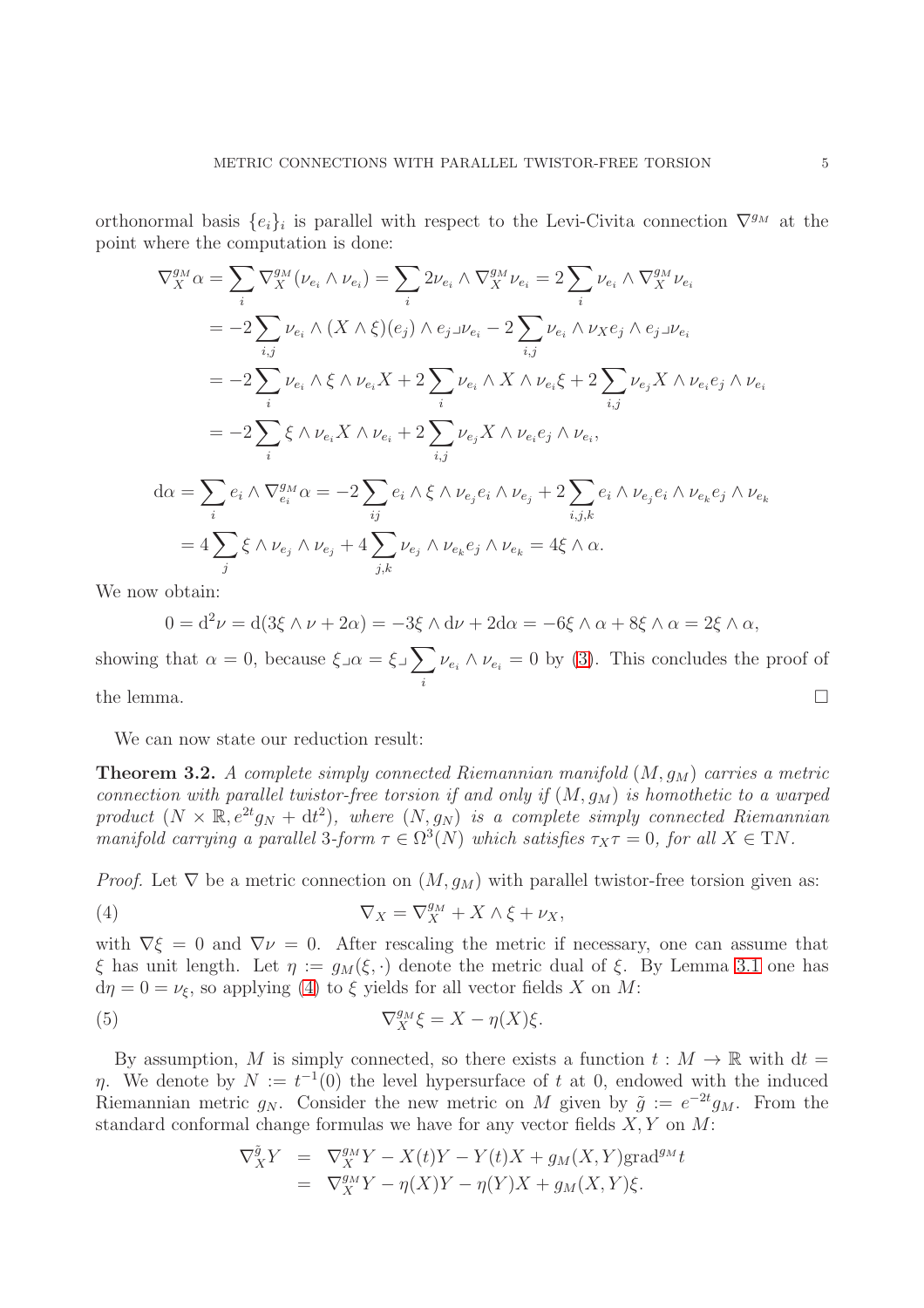Applying this formula to  $Y := e^t \xi$  and using [\(5\)](#page-4-2) yields for every vector field X:

$$
\nabla_X^{\tilde{g}}(e^t\xi) = \nabla_X^{g_M}(e^t\xi) - \eta(X)e^t\xi - e^tX + g_M(X, e^t\xi)\xi
$$
  
= 
$$
e^t(X(t)\xi + \nabla_X^{g_M}\xi - \eta(X)\xi - X + \eta(X)\xi) = 0.
$$

Consequently, the vector field  $e^t \xi$  is parallel and has unit length on  $(M, e^{-2t}g_M)$ . This shows that  $(M, e^{-2t}g_M)$  is globally isometric to  $(N, g_N) \times (\mathbb{R}, ds^2)$ , where s is determined by the fact that ds is the metric dual of  $e^t \xi$  with respect to  $\tilde{g}$ , *i.e.* ds =  $\tilde{g}(e^t \xi, \cdot) = e^{-t} \eta = e^{-t} dt$ . This shows that  $M = N \times \mathbb{R}$  and  $g_M = e^{2t}(g_N + ds^2) = e^{2t}g_N + dt^2$ .

Using Cartan's formula and Lemma [3.1](#page-3-1) we compute:

$$
\mathcal{L}_{\xi}\nu = d\nu_{\xi} + \xi \lrcorner d\nu = 3\xi \lrcorner (\xi \wedge \nu) = 3\nu.
$$

Since  $\xi = \frac{\partial}{\partial t}$ , there exists  $\tau \in \Omega^3(N)$  such that  $\nu = e^{3t}\tau$ .

Let  $\{e_i\}_i$  be an orthonormal basis of  $T_xM$ , for some  $x \in M$ . By Lemma [3.1,](#page-3-1) for every  $X \in T_xM$  we have

<span id="page-5-0"></span>(6) 
$$
(\nu_X)_* \nu = \sum_i \nu_X e_i \wedge \nu_{e_i} = -\sum_i \nu_{e_i} X \wedge \nu_{e_i} = -\frac{1}{2} X \lrcorner \sum_i \nu_{e_i} \wedge \nu_{e_i} = 0.
$$

This shows in particular that  $(\tau_X)_*\tau = 0$ , for all  $X \in \mathcal{T}N$ .

It remains to check that  $\nabla^{g_N} \tau = 0$ . Let  $x \in N$  and  $X, Y, Z, W \in \Gamma(TN)$  which are  $\nabla^{g_N}$ . parallel at x. We extend these vector fields to  $M$  arbitrarily. By  $(5)$ , the second fundamental form of the hypersurface  $N \subset M$  is the identity of TN, so at x we have  $\nabla_X^{g_M} Y = -g_M(X, Y)\xi$ . Using [\(6\)](#page-5-0) together with the fact that  $\xi \nu = 0$  and  $\nabla \nu = 0$ , we can compute at x:

$$
\begin{array}{rcl}\n(\nabla_X^{g_N} \tau)(Y, Z, W) & = & X(\tau(Y, Z, W)) = X(\nu(Y, Z, W)) = (\nabla_X^{g_M} \nu)(Y, Z, W) \\
& = & -((X \wedge \xi + \nu_X)_* \nu)(Y, Z, W) = (\xi \wedge \nu_X - (\nu_X)_* \nu)(Y, Z, W) = 0.\n\end{array}
$$

The converse statement follows in a straightforward way, by reversing the above computation.

### <span id="page-5-1"></span>4. Examples on symmetric spaces

In this section we investigate the condition given in the conclusion of Theorem [3.2](#page-4-0) in the framework of symmetric spaces. We first show that examples of complete simply connected Riemannian manifolds carrying a non-zero parallel 3-form  $\tau$  satisfying  $\tau_X \tau = 0$  for all tangent vectors  $X$  are provided by symmetric spaces of type II and IV, and then we prove that these are the only examples in the irreducible case.

Let  $G/H$  be an irreducible Riemannian symmetric space, where G is a simply connected Lie group and  $H$  is a compact subgroup of  $G$ . By definition, there is a decomposition of the Lie algebra of G as:  $\mathfrak{g} = \mathfrak{h} \oplus \mathfrak{m}$ , where  $\mathfrak{h}$  is the Lie algebra of H,

(7) 
$$
[\mathfrak{m},\mathfrak{m}] \subseteq \mathfrak{h}, \qquad [\mathfrak{h},\mathfrak{m}] \subseteq \mathfrak{m},
$$

and  $\mathfrak m$  carries an  $\mathfrak h$ -invariant scalar product  $\langle \cdot, \cdot \rangle_{\mathfrak m}$ . We denote by  $\lambda: \mathfrak h \to \infty(\mathfrak m) \simeq \Lambda^2\mathfrak m$  the differential at the identity of the isotropy representation of H.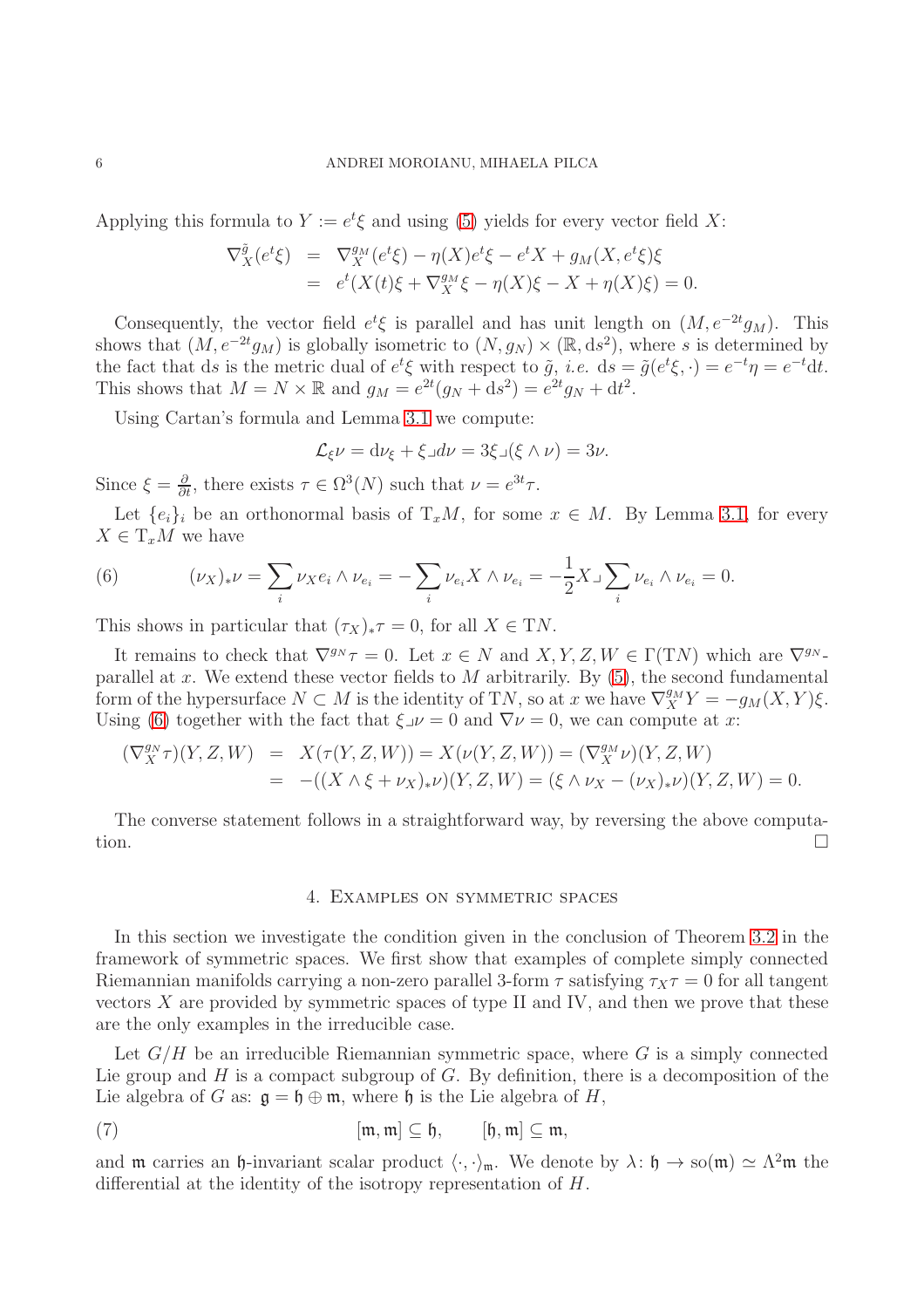Let  $B_{\mathfrak{g}} \in \text{Sym}^2(\mathfrak{g}^*)$  denote the Killing form of  $\mathfrak{g}$ , defined by  $B_{\mathfrak{g}}(X,Y) := \text{Tr}(\text{ad}(X) \circ \text{ad}(Y))$ for every X, Y in  $\mathfrak{g}$ . Clearly  $B_{\mathfrak{g}}(X,Y) = 0$  for every  $X \in \mathfrak{h}$  and  $Y \in \mathfrak{m}$  (since by [\(7\)](#page-5-1), ad(X)  $\circ$  ad(Y) maps m to h and h to m). Recall that  $G/H$  is called of compact type if  $B_{\mathfrak{a}}$ is positive definite on  $\mathfrak m$  and of non-compact type if  $B_{\mathfrak g}$  is negative definite on  $\mathfrak m$ . Every irreducible Riemannian symmetric space is either of compact type, or of non-compact type [\[12,](#page-14-11) Prop. 7.4].

<span id="page-6-1"></span>**Lemma 4.1.** *The scalar product*  $\langle \cdot, \cdot \rangle_{\mathfrak{m}}$  *on*  $\mathfrak{m}$  *can be extended to an*  $\mathfrak{h}$ *-invariant scalar product*  $\langle \cdot, \cdot \rangle_{\mathfrak{g}}$  *on*  $\mathfrak{g}$ *, such that*  $\mathfrak{m}$  *and*  $\mathfrak{h}$  *are orthogonal and such that for all*  $X, Y \in \mathfrak{m}$  *and*  $A \in \mathfrak{h}$  *the following identity holds:*

(8) 
$$
\langle [X,Y], A \rangle_{\mathfrak{g}} = \varepsilon \langle Y, [X,A] \rangle_{\mathfrak{g}},
$$

*where*  $\varepsilon = -1$ *, if*  $G/H$  *is of compact type, and*  $\varepsilon = 1$ *, if*  $G/H$  *is of non-compact type.* 

*Proof.* If  $G/H$  is of compact type,  $B_{\mathfrak{g}}$  is negative definite on  $\mathfrak{g}$ , and  $ad(\mathfrak{g})$ -invariant. By Schur's lemma, there exists a positive constant  $\lambda$  such that  $B_{\mathfrak{g}}|_{\mathfrak{m}} = -\lambda \langle \cdot, \cdot \rangle_{\mathfrak{m}}$ . Then  $\langle \cdot, \cdot \rangle_{\mathfrak{g}} := -\frac{1}{\lambda} B_{\mathfrak{g}}$ is an h-invariant scalar product extending  $\langle \cdot, \cdot \rangle_{\mathfrak{m}}$  to  $\mathfrak{g}$ , making  $\mathfrak{m}$  and h orthogonal, and satisfying [\(8\)](#page-6-0) for  $\varepsilon = -1$  thanks to the ad( $\mathfrak{g}$ )-invariance of  $B_{\mathfrak{a}}$ .

If  $G/H$  is of non-compact type, then the real subspace  $\mathfrak{g}' := \mathfrak{h} \oplus i\mathfrak{m}$  of  $\mathfrak{g}^{\mathbb{C}}$  is a Lie subalgebra of compact type, and the above splitting makes  $(\mathfrak{g}', \mathfrak{h})$  a symmetric pair of compact type. By the first part of the proof, the  $\mathfrak{h}$ -invariant scalar product on  $i\mathfrak{m}$  defined by

<span id="page-6-0"></span>
$$
\langle iX, iY\rangle_{i\mathfrak{m}} := \langle X, Y\rangle_{\mathfrak{m}}
$$

extends to an  $\mathfrak h$ -invariant scalar product  $\langle \cdot, \cdot \rangle_{\mathfrak{g}'}$  on  $\mathfrak{g}'$ , making im and  $\mathfrak h$  orthogonal, and satisfying [\(8\)](#page-6-0) for  $\varepsilon = -1$ . If  $\langle \cdot, \cdot \rangle_{\mathfrak{h}}$  denotes the restriction of  $\langle \cdot, \cdot \rangle_{\mathfrak{g}'}$  to  $\mathfrak{h}$ , then  $\langle \cdot, \cdot \rangle_{\mathfrak{g}} :=$  $\langle \cdot, \cdot \rangle_{\mathfrak{h}} + \langle \cdot, \cdot \rangle_{\mathfrak{m}}$  is an  $\mathfrak{h}$ -invariant scalar product extending  $\langle \cdot, \cdot \rangle_{\mathfrak{m}}$  to  $\mathfrak{g}$ , making  $\mathfrak{m}$  and  $\mathfrak{h}$  orthogonal, and for every  $X, Y \in \mathfrak{m}$  and  $A \in \mathfrak{h}$  we have

$$
\langle [X, Y], A \rangle_{\mathfrak{g}} = \langle [X, Y], A \rangle_{\mathfrak{h}} = \langle [X, Y], A \rangle_{\mathfrak{g}'} = -\langle [iX, iY], A \rangle_{\mathfrak{g}'} = \langle iY, [iX, A] \rangle_{\mathfrak{g}'}
$$
  
=  $\langle iY, i[X, A] \rangle_{\mathfrak{im}} = \langle Y, [X, A] \rangle_{\mathfrak{m}} = \langle Y, [X, A] \rangle_{\mathfrak{g}}.$ 

<span id="page-6-2"></span>Recall that the canonical 3-form of a Lie algebra  $\mathfrak h$  of compact type is defined as follows:

(9) 
$$
\omega(X, Y, Z) := B_{\mathfrak{h}}([X, Y], Z), \quad \forall X, Y, Z \in \mathfrak{h},
$$

where  $B_{\mathfrak{h}}$  denotes the Killing form of  $\mathfrak{h}$ . Since  $B_{\mathfrak{h}}$  is ad( $\mathfrak{h}$ )-invariant, the Jacobi identity shows that  $\omega$  is ad(h)-invariant and satisfies  $(\omega_X)_*\omega = 0$ , for all  $X \in \mathfrak{h}$ .

<span id="page-6-3"></span>**Example 4.2.** Let  $G/H$  be either an irreducible simply connected symmetric space of type II, *i.e.*  $G := H \times H$ , H is embedded diagonally in G and  $\mathfrak{g} = \Delta^+ \oplus \Delta^-$ , with  $\mathfrak{h} \simeq \Delta^+ :=$  $\{(X, X) | X \in \mathfrak{h}\}\$ and  $\mathfrak{m} = \Delta^- := \{(X, -X) | X \in \mathfrak{h}\}\$ , or an irreducible simply connected symmetric space of type IV, *i.e.*  $G := H^{\mathbb{C}}$  and  $\mathfrak{g} = \mathfrak{h} \oplus i\mathfrak{h}$ .

In both cases, there exists an  $\mathfrak{h}$ -invariant isomorphism,  $\psi: \mathfrak{h} \to \mathfrak{m}$ , defined in the type II case by  $\psi(X) := (X, -X)$  and in the type IV case by  $\psi(X) := iX$ . The pull-back of the canonical form  $\omega$  of h through  $\psi^{-1}$  thus defines an h-invariant 3-form  $\tau$  on  $\mathfrak{m}$ , which also satisfies  $(\tau_X)_*\tau = 0$ , for all  $X \in \mathfrak{m}$ . Hence, in both cases,  $\tau$  defines a parallel 3-form on  $G/H$ , also denoted by  $\tau$ , such that  $(\tau_X)_*\tau = 0$ , for all tangent vectors  $X \in \Gamma(G/H)$ .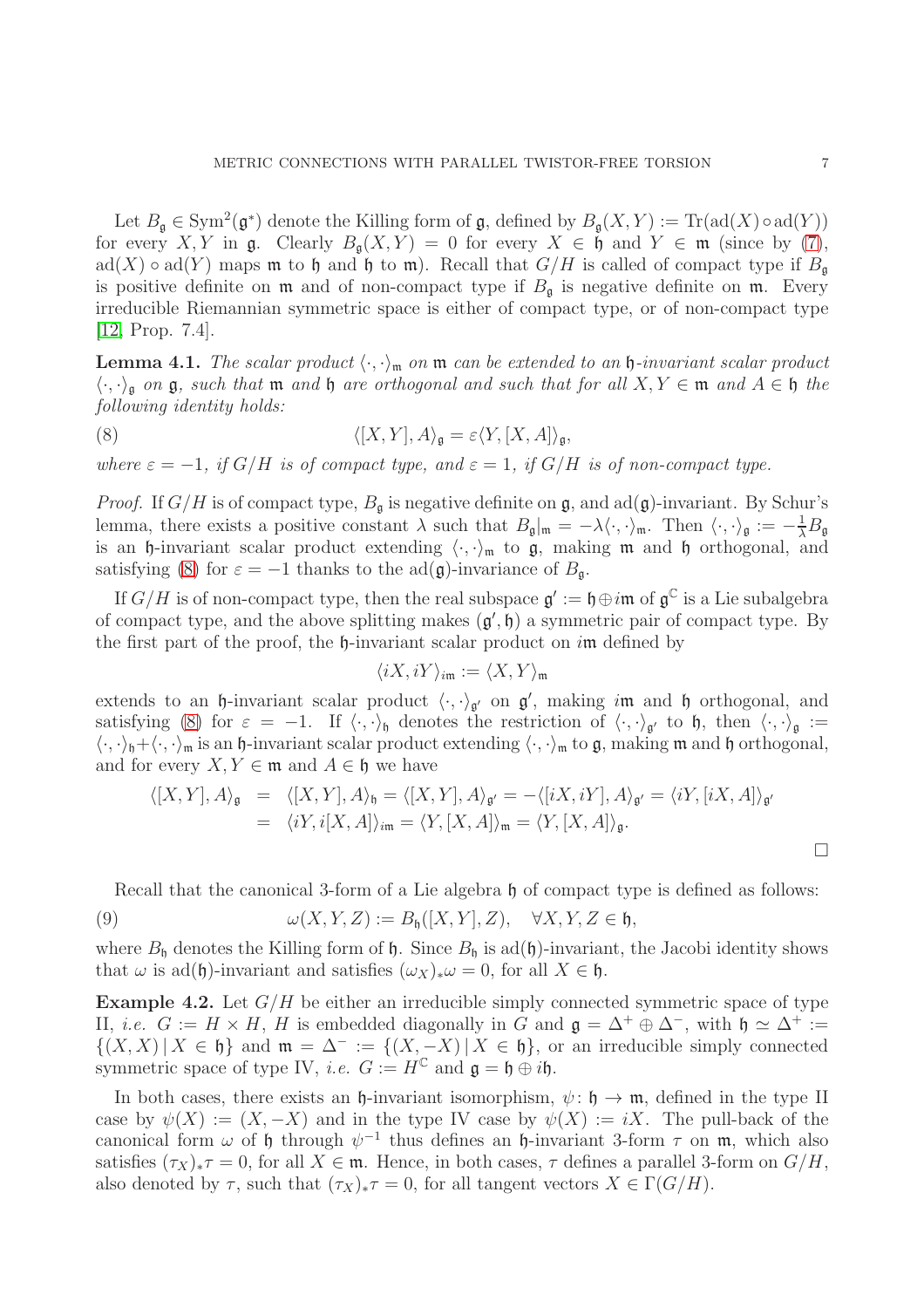Conversely, we show:

<span id="page-7-3"></span>Theorem 4.3. *Let* G/H *be an irreducible Riemannian symmetric space carrying a parallel non-zero* 3*-form*  $\tau$  *which satisfies*  $(\tau_X)_*\tau = 0$ *, for all tangent vectors* X*. Then*  $G/H$  *is an irreducible symmetric space of type II or IV and* τ *is, up to a constant multiple, equal to the above constructed* 3*-form.*

*Proof.* Let  $\mathfrak{g} = \mathfrak{h} \oplus \mathfrak{m}$  be the decomposition of the Lie algebra of G satisfying [\(7\)](#page-5-1), and let  $\langle \cdot, \cdot \rangle_{\mathfrak{m}}$  denote the  $\mathfrak{h}$ -invariant scalar product on  $\mathfrak{m}$  induced by the Riemannian metric on  $G/H$ . We extend it to an  $\mathfrak h$ -invariant scalar product  $\langle \cdot, \cdot \rangle_{\mathfrak g}$  on  $\mathfrak g$  satisfying [\(8\)](#page-6-0) by Lemma [4.1.](#page-6-1) We identify vectors and covectors on g using this scalar product.

A parallel 3-form  $\tau$  on the symmetric space  $G/H$  is determined by an h-invariant 3-form in  $\Lambda^3$ m, which we further denote by  $\tau$ . Note that the h-invariance of  $\tau$ , viewed as a linear map  $\tau : \Lambda^1 \mathfrak{m} \to \Lambda^2 \mathfrak{m}$ , reads

<span id="page-7-0"></span>(10) 
$$
[\lambda(A), \tau(X)] = \tau([A, X]), \quad \forall A \in \mathfrak{h}, X \in \mathfrak{m},
$$

where the first bracket is the commutator in so $(\mathfrak{m}) \simeq \Lambda^2 \mathfrak{m}$ .

Applying Lemma [6.1](#page-13-0) (proved in the Appendix) to the  $\mathfrak{h}$ -representation  $V := \mathfrak{m}$ , we obtain the inclusion  $\lambda(\mathfrak{h}) \subseteq \tau(\mathfrak{m}) \subseteq \Lambda^2\mathfrak{m}$ . The fact that  $G/H$  is irreducible and  $\tau$  is parallel imply that  $\tau_X \neq 0$ , for all  $X \neq 0$ . Thus  $\tau : \Lambda^1 \mathfrak{m} \to \Lambda^2 \mathfrak{m}$  is injective, so one can define an injective h-invariant map  $\varphi: \mathfrak{h} \to \mathfrak{m}$ ,  $\varphi := \tau^{-1} \circ \lambda$ , where  $\tau^{-1}: \tau(\mathfrak{m}) \to \mathfrak{m}$ . Since  $\mathfrak{m}$  is an irreducible  $\mathfrak{h}$ representation,  $\varphi$  is bijective, so in particular  $\mathfrak h$  is simple.

By Schur's Lemma, and the  $\mathfrak h$ -invariance of  $\varphi$ , the pull-back of  $\langle \cdot, \cdot \rangle_{\mathfrak m}$  through  $\varphi$  is a constant multiple of the restriction to h of  $\langle \cdot, \cdot \rangle_{\mathfrak{g}}$ . Hence, up to rescaling  $\tau$ , we may assume that  $\varphi$  is an isometry.

<span id="page-7-1"></span>We claim that  $\varphi$  fulfills the following identities for all  $A, B \in \mathfrak{h}$ :

(11) 
$$
[\varphi(A), B] = \varphi([A, B]) = [A, \varphi(B)],
$$

(12) 
$$
[\varphi(A), \varphi(B)] = -\varepsilon[A, B],
$$

where  $\varepsilon = -1$ , if  $G/H$  is of compact type, and  $\varepsilon = 1$ , if  $G/H$  is of non-compact type.

Using the h-invariance of  $\tau$  given by [\(10\)](#page-7-0) we compute:

<span id="page-7-2"></span>
$$
\tau(\varphi([A, B])) = \lambda([A, B]) = [\lambda(A), \lambda(B)] = [\tau(\varphi(A)), \lambda(B)] = -[\lambda(B), \tau(\varphi(A))]
$$
  
= 
$$
-\tau([B, \varphi(A)]) = \tau([\varphi(A), B]),
$$

so the injectivity of  $\tau$  yields [\(11\)](#page-7-1). The identity [\(12\)](#page-7-2) is a consequence of [\(8\)](#page-6-0) and (11) together with the following computation, which holds for all  $A, B, C \in \mathfrak{h}$ :

$$
\langle [\varphi(A), \varphi(B)], C \rangle_{\mathfrak{g}} = \varepsilon \langle \varphi(B), [\varphi(A), C] \rangle_{\mathfrak{g}} = \varepsilon \langle \varphi(B), \varphi([A, C]) \rangle_{\mathfrak{g}} = \varepsilon \langle B, [A, C] \rangle_{\mathfrak{g}}
$$
  
=  $-\varepsilon \langle [A, B], C \rangle_{\mathfrak{g}}.$ 

Let us now define the following maps. If  $\varepsilon = -1$ , then

$$
\Psi_{-} \colon \mathfrak{h} \oplus \mathfrak{h} \to \mathfrak{h} \oplus \mathfrak{m}, \quad \Psi_{-}(A, B) := \frac{1}{2} \left( A + B + \varphi(A - B) \right),
$$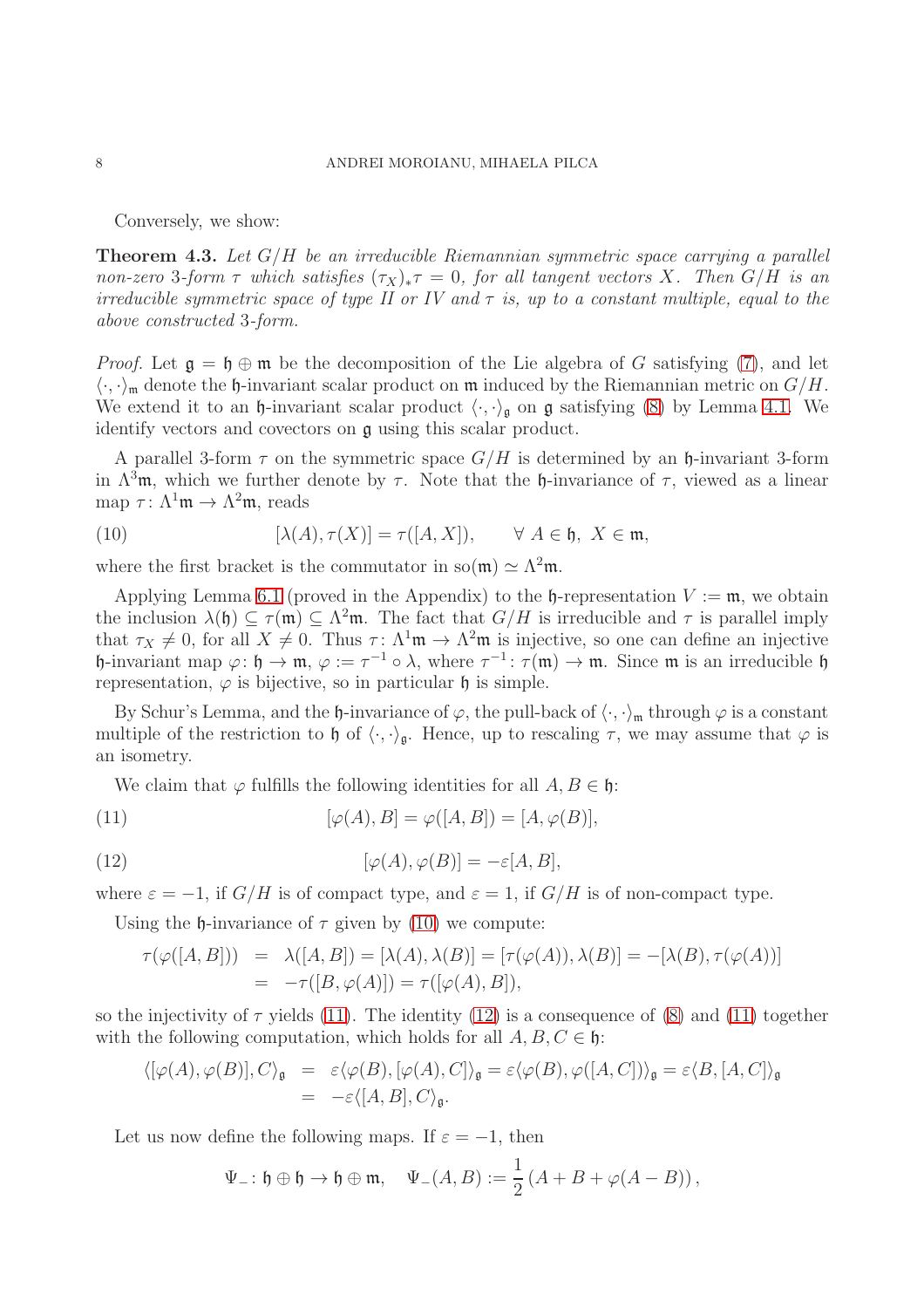and if  $\varepsilon = 1$ , then

$$
\Psi_+\colon \mathfrak{h}^\mathbb{C}\to \mathfrak{h}\oplus \mathfrak{m},\quad \Psi_+(A+iB):=A+\varphi(B).
$$

We claim that  $\Psi$ <sub>-</sub> and  $\Psi$ <sub>+</sub> are isomorphisms of Lie algebras. Using [\(11\)](#page-7-1) and [\(12\)](#page-7-2) we compute for all  $A_1, A_2, B_1, B_2 \in \mathfrak{h}$ :

$$
[\Psi_{-}(A_{1}, B_{1}), \Psi_{-}(A_{2}, B_{2})] = \frac{1}{4}[A_{1} + B_{1} + \varphi(A_{1} - B_{1}), A_{2} + B_{2} + \varphi(A_{2} - B_{2})]
$$
  
\n
$$
= \frac{1}{4}([A_{1} + B_{1}, A_{2} + B_{2}] + [\varphi(A_{1} - B_{1}), A_{2} + B_{2}]
$$
  
\n
$$
+ [A_{1} + B_{1}, \varphi(A_{2} - B_{2})] + [\varphi(A_{1} - B_{1}), \varphi(A_{2} - B_{2})])
$$
  
\n
$$
\stackrel{(11)_{\cdot}(12)}{=} \frac{1}{4}([A_{1} + B_{1}, A_{2} + B_{2}] + \varphi([A_{1} - B_{1}, A_{2} + B_{2}])
$$
  
\n
$$
+ \varphi([A_{1} + B_{1}, A_{2} - B_{2}]) + [A_{1} - B_{1}, A_{2} - B_{2}])
$$
  
\n
$$
= \frac{1}{2}([A_{1}, A_{2}] + [B_{1}, B_{2}] + \varphi([A_{1}, A_{2}] - [B_{1}, B_{2}]))
$$
  
\n
$$
= \Psi_{-}([A_{1}, A_{2}], [B_{1}, B_{2}]) = \Psi_{-}([(A_{1}, B_{1}), (A_{2}, B_{2})])
$$

and similarly

$$
[\Psi_{+}(A_{1}+iB_{1}), \Psi_{+}(A_{2}+iB_{2})] = [A_{1} + \varphi(B_{1}), A_{2} + \varphi(B_{2})] =
$$
  
\n
$$
= [A_{1}, A_{2}] + [\varphi(B_{1}), A_{2}] + [A_{1}, \varphi(B_{2})] + [\varphi(B_{1}), \varphi(B_{2})]
$$
  
\n
$$
\stackrel{(11),(12)}{=} [A_{1}, A_{2}] + \varphi([B_{1}, A_{2}]) + \varphi([A_{1}, B_{2}]) - [B_{1}, B_{2}]
$$
  
\n
$$
= \Psi_{+}([A_{1}, A_{2}] - [B_{1}, B_{2}] + i([A_{1}, B_{2}] + [B_{1}, A_{2}]))
$$
  
\n
$$
= \Psi_{+}([A_{1} + iB_{1}, A_{2} + iB_{2}]).
$$

Hence, if  $G/H$  is of compact type, then it is isometric to the irreducible type II symmetric space  $H \times H/H$  and if  $G/H$  is of non-compact type, then it is isometric to the irreducible type IV symmetric space  $H^{\mathbb{C}}/H$ .

### 5. The classification

We now consider a manifold  $(N, g_N, \tau)$  satisfying the conclusion of Theorem [3.2.](#page-4-0) In order to keep notation as simple as possible, we denote by  $g := g_N$ . Thus  $(N, g)$  is a complete simply connected Riemannian manifold endowed with a metric connection

<span id="page-8-1"></span><span id="page-8-0"></span>
$$
\nabla = \nabla^g + \tau
$$

with skew-symmetric torsion  $\tau \in \Omega^3(TN)$  satisfying

$$
\nabla^g \tau = 0
$$

and such that for all vectors  $X \in TN$ :

(14)  $(\tau_X)_*\tau = 0.$ 

Since  $\tau$  is  $\nabla^g$ -parallel, its kernel  $\text{Ker}(\tau_x) := \{X \in \mathrm{T}_x N \mid \tau_X = 0\} \subset \mathrm{T}_x N$  defines a  $\nabla^g$ parallel distribution on N. Hence, the manifold  $(N, g)$  splits as a product  $(N', g') \times (N'', g'')$ , where  $\tau$  acts trivially on N' and its restriction to N'' still satisfies [\(13\)](#page-8-0) and [\(14\)](#page-8-1) and has,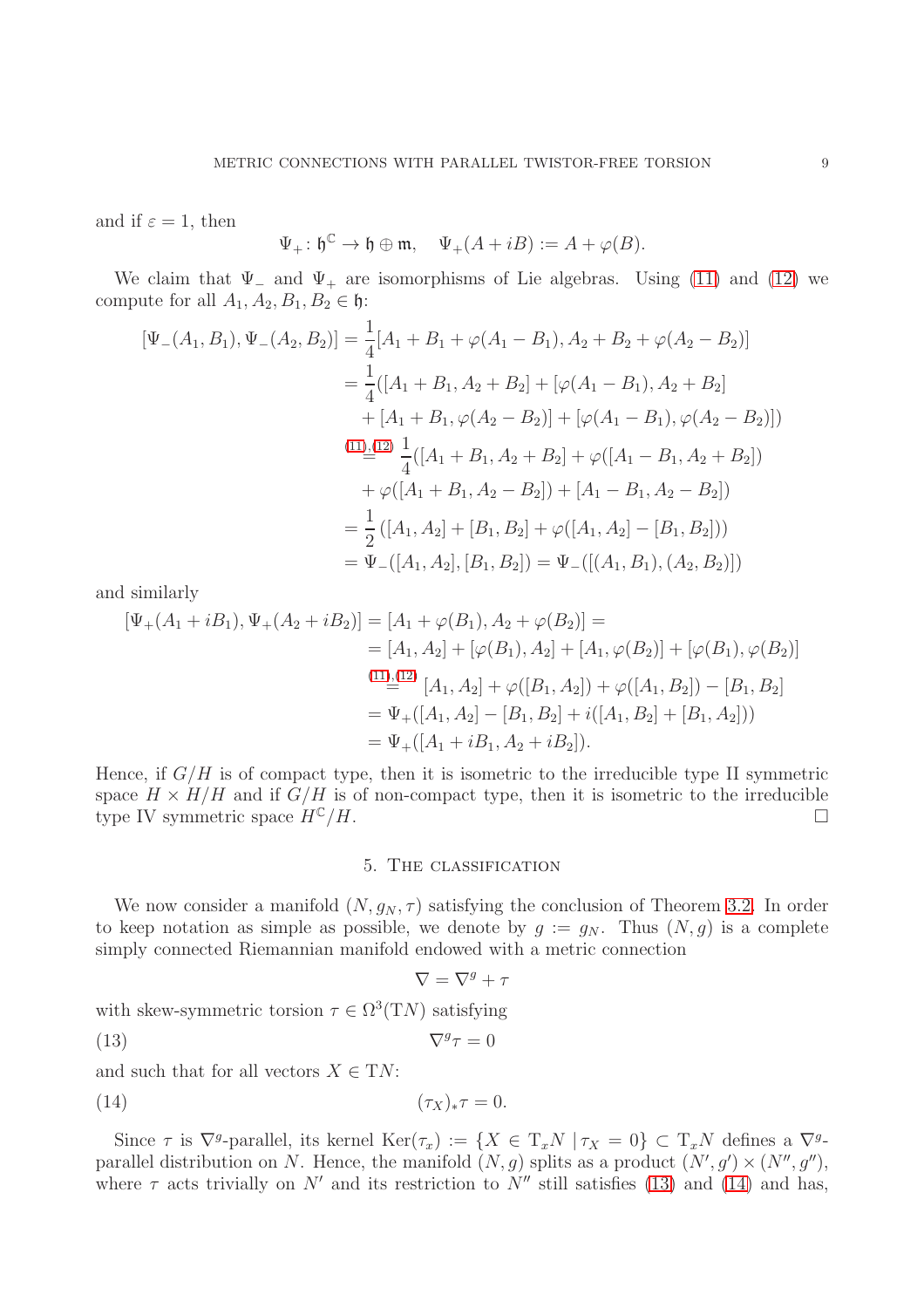moreover, trivial kernel. In order to keep notation simple, we further denote  $(N'', g'', \tau|_{N''})$ by  $(N, g, \tau)$ . Let us denote by  $g := T_xN$ , for some fixed point  $x \in N$ . The condition [\(14\)](#page-8-1) implies that for all  $X, Y \in \mathfrak{g}$  the following equality holds:

<span id="page-9-1"></span>
$$
[\tau_X, \tau_Y] = \tau_{\tau_X Y}.
$$

The bracket on g defined by  $[X, Y] := \tau_X Y$ , for all  $X, Y \in \mathfrak{g}$  satisfies the Jacobi identity thanks to [\(15\)](#page-9-1), and tautologically  $\tau$  becomes a morphism of Lie algebras from  $\mathfrak{g}$  to  $\Lambda^2 T_x N$ . Because  $\tau$  is totally skew-symmetric, the metric g on  $T_xN$  is ad(g)-invariant, so the Lie algebra  $\mathfrak g$  is of compact type. Moreover, as  $\tau$  has no kernel,  $\mathfrak g$  is semisimple.

Consider the g-orthogonal splitting of  $\mathfrak{g} = T_x N$  into simple Lie algebras:  $\mathfrak{g} = \bigoplus_{i=1}^{\ell} \mathfrak{g}_i$ . If  $\mathfrak{hol}$ denotes the holonomy algebra of the Levi-Civita connection  $\nabla^g$  at the fixed point  $x \in N$ , then the following result holds:

<span id="page-9-3"></span>Lemma 5.1. *Each summand*  $\mathfrak{g}_i$  *is*  $\mathfrak{hol}\textrm{-}invariant$ .

*Proof.* Let  $A \in \mathfrak{hol}$  and  $X \in \mathfrak{g}_i$ , for some  $i \in \{1, \ldots, \ell\}$ . We need to show that  $AX \in \mathfrak{g}_i$ . Since  $\tau$  is parallel, hol acts trivially on  $\tau$ , so  $A_*\tau_X = \tau_{AX}$ . For any  $j \in \{1, ..., \ell\} \setminus \{i\}$  and  $Y \in \mathfrak{g}_j$ , we have  $\tau(X, Y) = 0$ , so we obtain:

<span id="page-9-2"></span>(16) 
$$
[AX, Y] = \tau_{AX} Y = A\tau_X Y - \tau_X AY = -\tau_X AY = -[X, AY].
$$

The left hand side of [\(16\)](#page-9-2), namely  $[AX, Y]$ , belongs to  $\mathfrak{g}_j$ , whereas its right hand side belongs to  $\mathfrak{g}_i$ , showing that both sides have to vanish. Thus  $[AX, Y] = 0$ , for all  $Y \in \mathfrak{g}_i^{\perp}$  $\frac{1}{i}$ , so  $AX$ belongs to the commutator of  $\mathfrak{g}_i^{\perp}$  $\frac{1}{i}$  in  $\mathfrak{g}$ , which coincides with the simple Lie algebra  $\mathfrak{g}_i$ . Hence,  $AX$  belongs to  $\mathfrak{g}_i$ . .

Lemma [5.1](#page-9-3) implies that the tangent bundle of N decomposes as a sum of  $\nabla^g$ -parallel distributions, defined by the parallel transport of  $\mathfrak{g}_i$ , for  $i \in \{1, \ldots, \ell\}$ . Thus  $(N, g)$  splits as a product  $\prod^{\ell}$  $i=1$  $(N_i, g_i)$  and  $\tau = \sum^{\ell}$  $i=1$  $\tau_i$ , where each  $\tau_i \in \Lambda^3(TN_i)$  has trivial kernel, satisfies [\(13\)](#page-8-0) and [\(14\)](#page-8-1), and  $\mathfrak{g}_i = \tau_i(T_x N_i)$  is a simple Lie algebra. Let us fix an  $i \in \{1, \ldots, \ell\}$  and again simplify the notation and denote  $(N_i, g_i, \tau_i)$  by  $(N, g, \tau)$ .

We are ready for the main step in the classification:

<span id="page-9-0"></span>Theorem 5.2. *Let* (N, g) *be a complete simply connected Riemannian manifold carrying a metric connection with parallel skew-symmetric torsion*  $\tau$  *which satisfies*  $(\tau_X)_*\tau = 0$ *, for all*  $X \in \Gamma(TN)$ , ker( $\tau$ ) = 0 and  $\mathfrak{g} := T_xN$  *is a simple Lie algebra, for some*  $x \in N$ *. Then one of the following cases holds:*

- *(1)* (N, g) *is an oriented* 3*-dimensional Riemannian manifold and* τ *is a constant multiple of its Riemannian volume form*  $vol_a$ .
- *(2)* (N, g) *is a simple Lie algebra with an* ad*-invariant metric* g *and* τ *is a constant multiple of its canonical* 3*-form defined in* [\(9\)](#page-6-2)*.*
- *(3)* (N, g) *is an irreducible symmetric space of type II or of type IV and* τ *is a constant multiple of the* 3*-form constructed in Example [4.2.](#page-6-3)*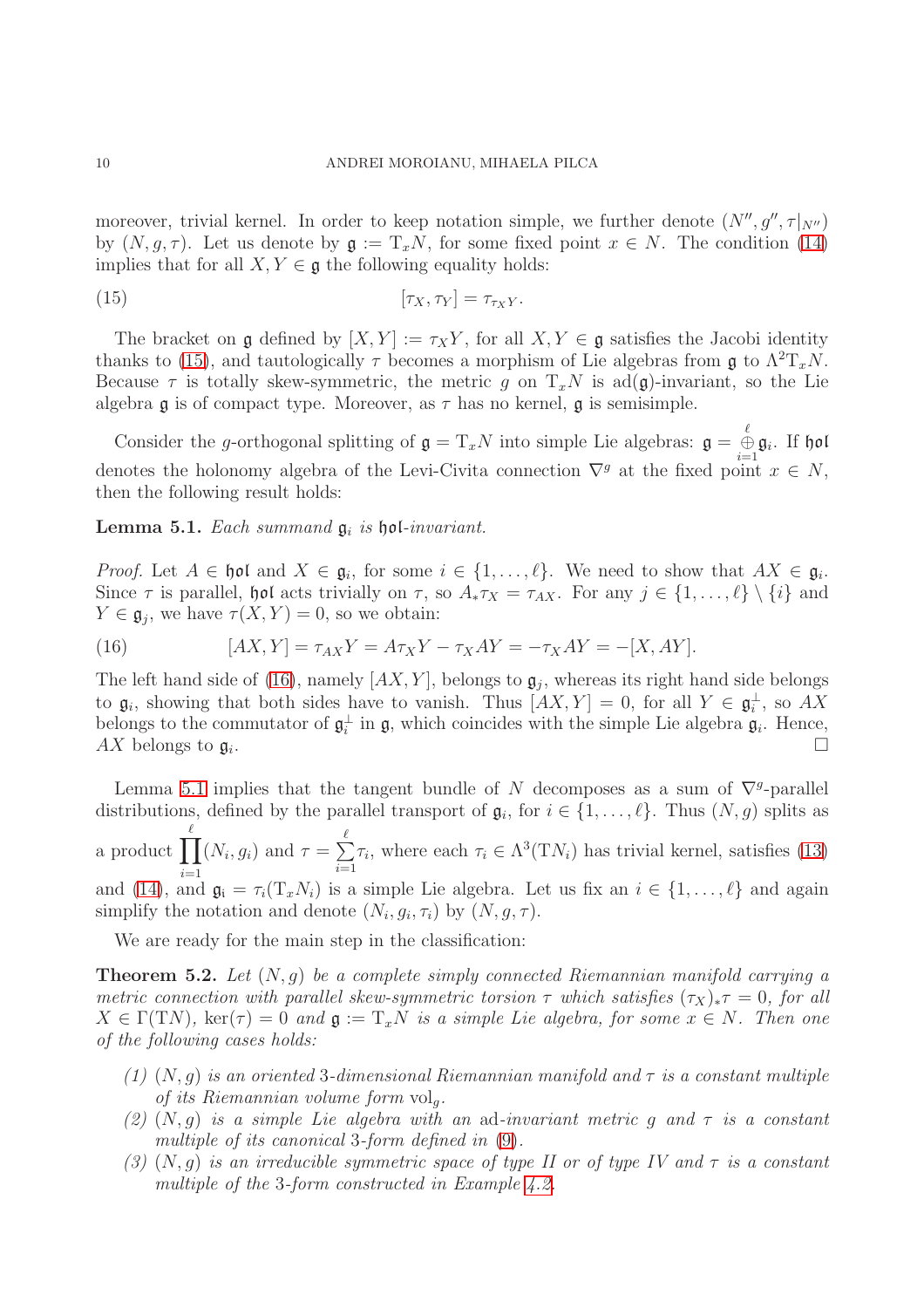*Proof.* Let us consider the de Rham decomposition  $N = N_0 \times N_1 \times \cdots \times N_k$ , where  $N_0$  denotes the flat factor and each  $N_{\alpha}$  is de Rham irreducible, for  $\alpha \in \{1, \ldots, k\}$ . We may assume that  $k \geq 1$ , since otherwise  $N = N_0$  is a simple Lie algebra, g is an ad-invariant metric and  $\tau$  is proportional to its canonical 3-form, which is case (2).

We denote by hol the holonomy algebra at the fixed point x and by  $D_{\alpha} := T_x N_{\alpha}$  the hol-invariant subspaces of  $T_xN$ , for all  $\alpha \in \{0, 1, ..., k\}$ .

Let  $\alpha \in \{1,\ldots,k\}$  be fixed. We denote by  $V_1 := D_\alpha$ ,  $V_2 := D_\alpha^{\perp}$ ,  $\mathfrak{h} := \mathfrak{hol}$ , and by  $\rho_i : \mathfrak{h} \to \mathfrak{so}(V_i)$  the restrictions of the holonomy representation to  $V_i$  for  $i = 1, 2$ . The de Rham decomposition theorem gives the existence of an element  $A \in \mathfrak{h}$  acting non-trivially on  $V_1$  and trivially on  $V_2$ . From Lemma [6.2](#page-13-1) (proved below in the Appendix), we obtain that  $\tau(D_{\alpha}, D_{\alpha}^{\perp}, D_{\alpha}^{\perp}) = 0$ , whence

(17) 
$$
\tau(D_{\alpha}, D_{\beta}, D_{\gamma}) = 0, \quad \forall \alpha \in \{1, ..., k\}, \forall \beta, \gamma \in \{0, ..., k\} \setminus \{\alpha\}.
$$

<span id="page-10-1"></span><span id="page-10-0"></span>From [\(17\)](#page-10-0), we immediately obtain:

(18) 
$$
\tau \in \Lambda^3 D_0 \oplus \bigoplus_{\alpha=1}^k (\Lambda^1 D_0 \otimes \Lambda^2 D_\alpha) \oplus \bigoplus_{\alpha=1}^k \Lambda^3 D_\alpha).
$$

We consider the following two cases:

1.  $D_0$  is trivial. If  $k \geq 2$ , then  $\tau \in \bigoplus_{\alpha=1}^k \Lambda^3 D_\alpha$ , which implies that each  $D_\alpha$  is a Lie subalgebra of  $\mathfrak{g} = \bigoplus_{\alpha=1}^k D_\alpha$ , contradicting the assumption that  $\mathfrak{g}$  is simple. Therefore  $k = 1$ and the above splitting has only one non-trivial component, meaning that  $(N, g)$  is de Rham irreducible. Let us denote by  $n := \dim(N) = \dim(\mathfrak{g})$ . By the Berger-Simons holonomy theorem,  $(N, g)$  is either an irreducible symmetric space, or its holonomy belongs to the list of Berger:  $SO(n)$ ,  $U(n/2)$ ,  $SU(n/2)$ ,  $Sp(n/4)$ ,  $Sp(n/4) \cdot Sp(1)$ ,  $G_2$  for  $n = 7$ , or  $Spin(7)$  for  $n = 8$  (see [\[5\]](#page-14-12), p. 301).

In the former case, Theorem [4.3](#page-7-3) implies that  $(N, q)$  is an irreducible symmetric space of type II and IV, so we are in case (3).

In the latter case, we remark that for  $n \geq 8$ , all holonomy groups in the list of Berger have dimension strictly larger than n. On the other hand, the hypothesis ker( $\tau$ ) = 0 together with the inclusion  $\mathfrak{hol} \subseteq \tau(\mathfrak{g})$  proved in Lemma [6.1](#page-13-0) below, show that  $\dim(\mathfrak{hol}) \leq n$ . Thus  $n \leq 7$ , and since  $\mathfrak g$  is a simple Lie algebra of dimension n, the only possible case is  $n = 3$ . Then the parallel 3-form  $\tau$  has to be a constant multiple of the Riemannian volume form of  $(N, g)$ , so we are in case  $(1)$ .

2.  $D_0$  is not trivial. We will show that  $k = 1$ . If we denote by  $r := \dim(D_0) \ge 1$ , then using [\(18\)](#page-10-1), the 3-form  $\tau$  can be decomposed as follows:

<span id="page-10-2"></span>(19) 
$$
\tau = \eta + \sum_{i=1}^{r} \sum_{\alpha=1}^{k} \xi_i \wedge \omega_{i\alpha} + \sum_{\alpha=1}^{k} \sigma_{\alpha},
$$

where  $\eta \in \Lambda^3 D_0$ ,  $\{\xi_i\}_{i=\overline{1,r}}$  is a basis of  $D_0$ , and  $\omega_{i\alpha} \in \Lambda^2 D_\alpha$ ,  $\sigma_\alpha \in \Lambda^3 D_\alpha$ , for  $i \in \{1, \ldots, r\}$ and  $\alpha \in \{1, \ldots, k\}$ . Note that the holonomy algebra hol acts trivially on the two-forms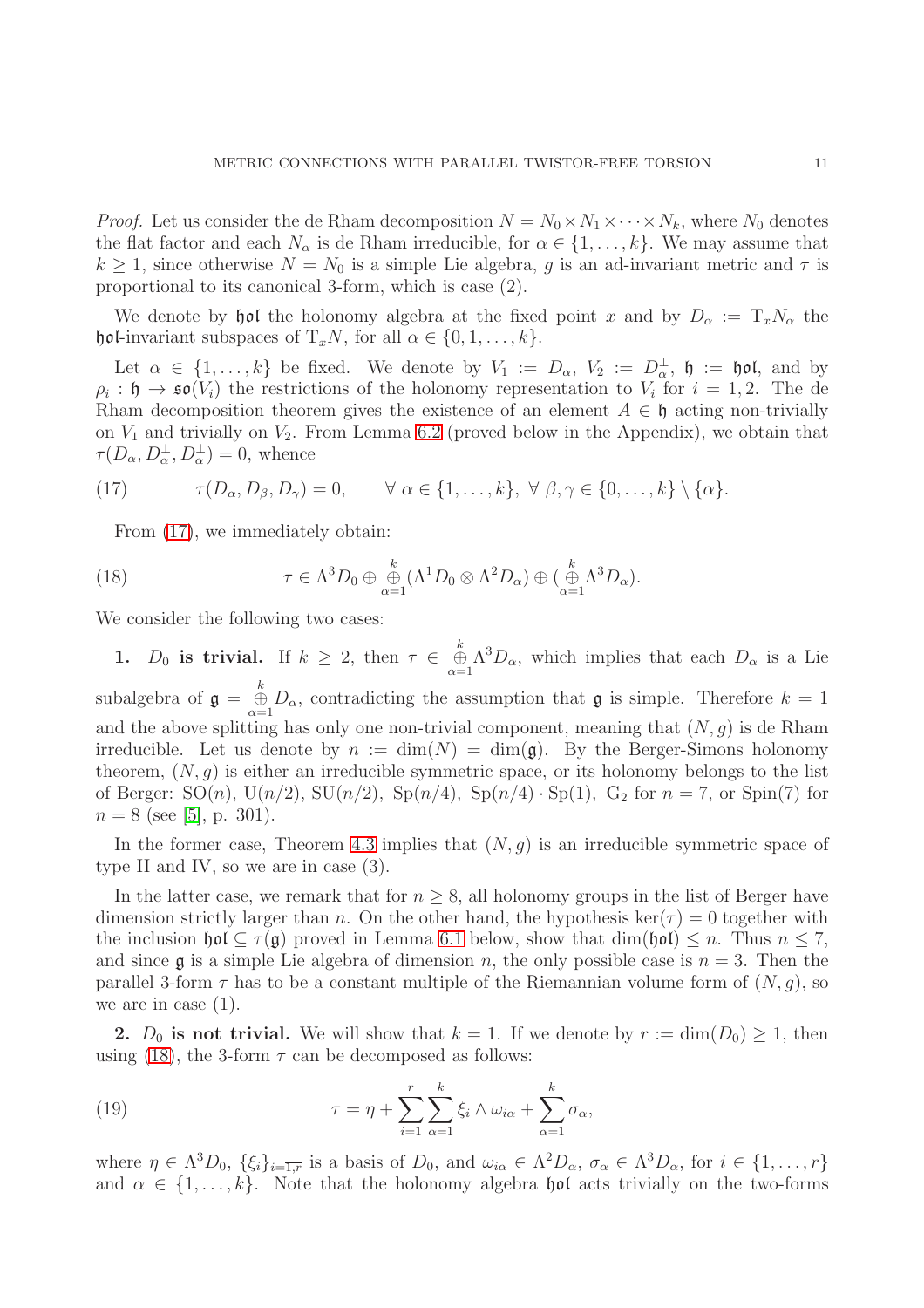$\omega_{j\alpha} \in \Lambda^2 D_\alpha$  so by the hol-irreducibility of  $D_\alpha$ , each  $\omega_{j\alpha}$  is proportional to a complex structure on  $D_{\alpha}$ .

For any  $j \in \{1, \ldots, r\}$  we have  $\tau_{\xi_j} = \eta_{\xi_j} + \sum_{i=1}^k \frac{1}{i}$  $\alpha=1$  $\omega_{j\alpha}$ . Thus the condition that  $(\tau_X)_*\tau = 0$ applied to  $X = \xi_j$  yields:

$$
0 = (\tau_{\xi_j})_* \tau = (\eta_{\xi_j})_* \eta + \sum_{i=1}^r \sum_{\alpha=1}^k \eta_{\xi_j} \xi_i \wedge \omega_{i\alpha} + \sum_{i=1}^r \sum_{\alpha=1}^k \xi_i \wedge [\omega_{j\alpha}, \omega_{i\alpha}] + \sum_{\alpha=1}^k (\omega_{j\alpha})_* \sigma_\alpha,
$$

which, by comparing the types of the forms, is equivalent to the following set of identities, for all  $j, \ell \in \{1, \ldots, r\}$  and  $\alpha \in \{1, \ldots, k\}$ :

<span id="page-11-0"></span>(20)  

$$
\begin{cases}\n(\eta_{\xi_j})_*\eta = 0, \\
[\omega_{j\alpha}, \omega_{\ell\alpha}] + \sum_{i=1}^r \eta(\xi_j, \xi_i, \xi_\ell) \omega_{i\alpha} = 0, \\
(\omega_{j\alpha})_* \sigma_\alpha = 0.\n\end{cases}
$$

We first prove that all 3-forms  $\sigma_{\alpha}$  vanish, for  $\alpha \in \{1, \ldots, k\}$ . Assuming, by contradiction, that there exists some  $\alpha \in \{1, \ldots, k\}$  with  $\sigma_{\alpha} \neq 0$ , then the last identity in [\(20\)](#page-11-0) implies that  $\omega_{j\alpha} = 0$ , for all  $j \in \{1, ..., r\}$  (indeed, the action of complex structures on odd-dimensional exterior forms is injective). Hence, by [\(19\)](#page-10-2),  $\tau \in \Lambda^3 D_\alpha \oplus \Lambda^3 D_\alpha^{\perp}$ , which yields that  $\mathfrak g$  splits in a direct sum of Lie subalgebras,  $\mathfrak{g} = D_{\alpha} \oplus D_{\alpha}^{\perp}$ , contradicting the assumption that  $\mathfrak{g}$  is simple. This shows that  $\sigma_{\alpha} = 0$ , for all  $\alpha \in \{1, ..., k\}$ . Consequently, [\(19\)](#page-10-2) reads:

(21) 
$$
\tau = \eta + \sum_{i=1}^{r} \sum_{\alpha=1}^{k} \xi_i \wedge \omega_{i\alpha}.
$$

The first identity in [\(20\)](#page-11-0) ensures that  $\mathfrak{g}_0 := D_0 = T_x N_0$  carries a Lie algebra structure, with bracket  $[X, Y] := \eta_X Y$ , such that  $\eta$  is a Lie morphism from  $\mathfrak{g}_0$  to  $\Lambda^2 D_0$ . The second set of identities in [\(20\)](#page-11-0) shows that for each  $\alpha \in \{1, \ldots, k\}$ , the linear map

<span id="page-11-3"></span><span id="page-11-2"></span><span id="page-11-1"></span>
$$
\rho_{\alpha} \colon \mathfrak{g}_0 \to \Lambda^2 D_{\alpha}, \quad \rho_{\alpha}(\xi_i) := \omega_{i\alpha}, \text{ for } i \in \{1, \dots, r\}
$$

is a representation of the Lie algebra  $\mathfrak{g}_0$  on  $D_\alpha$ . We next prove that

(22) 
$$
\tau \in \Lambda^3(\text{im}(\rho_1^*) \oplus D_1) \oplus \Lambda^3\left(\text{ker}(\rho_1) \oplus \begin{pmatrix} \mathbf{k} \\ \oplus \mathbf{k} \\ \alpha = 2 \end{pmatrix}\right).
$$

For this, we consider the decomposition  $\mathfrak{g}_0 = \ker(\rho_1) \oplus \text{im}(\rho_1^*$ 1 ) and we claim that the following inclusions hold:

(23) 
$$
\operatorname{im}(\rho_1^*) \subseteq \ker(\rho_\alpha), \quad \forall \alpha \in \{2, ..., k\}.
$$

Indeed, if  $\{e_i\}_i$  is a basis of  $T_xN$ , the 4-form  $\sum_{n=1}^n$  $i=1$  $\tau_{e_i} \wedge \tau_{e_i}$ , vanishes by Lemma [3.1.](#page-3-1) In particular, for any  $\alpha \in \{2, \ldots, k\}$  the projection of this form onto  $\Lambda^2(D_1) \otimes \Lambda^2(D_\alpha)$  vanishes, which can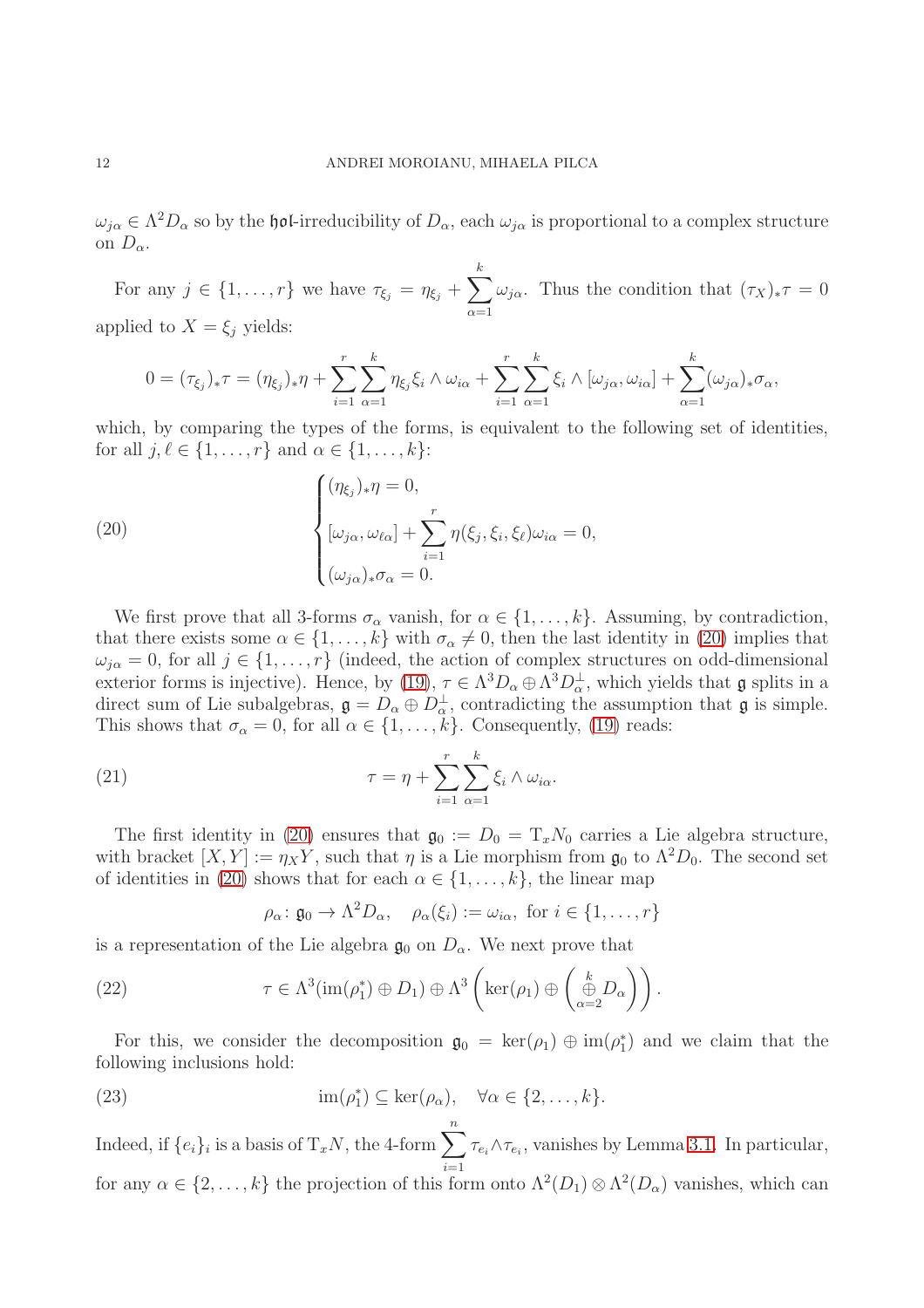be written as

$$
0 = \sum_{j=1}^r \omega_{j1} \wedge \omega_{j\alpha} = \sum_{j=1}^r \rho_1(\xi_j) \wedge \rho_\alpha(\xi_j).
$$

Taking, for any  $\xi \in \mathfrak{g}_0$ , the interior product (the metric adjoint of the wedge product) with  $\rho_1(\xi)$ , we obtain that

$$
\sum_{j=1}^r \langle \rho_1(\xi), \rho_1(\xi_j) \rangle \rho_\alpha(\xi_j) = 0,
$$

which means that  $\rho_1^*$  $_{1}^{*}\rho_{1}(\xi)=\sum_{r}^{r}% \frac{1}{\sqrt{2\pi}}\sum_{r}(\tau_{r}^{\ast}\lambda_{r}r_{r}^{2})\left( \frac{\xi}{\tau}\right) \label{r2}%$  $j=1$  $\langle \rho_1(\xi), \rho_1(\xi_j) \rangle \xi_j \in \ker(\rho_\alpha)$ . As  $\text{im}(\rho_1^* \rho_1) = \text{im}(\rho_1^*$  $_{1}^{*}$ ), we obtain

that  $\text{im}(\rho_1^*)$  $j_1^*$ )  $\subseteq$  ker $(\rho_{\alpha})$ , thus proving our claim [\(23\)](#page-11-1).

Since  $\rho_1$  is a representation,  $\ker(\rho_1)$  is an ideal of  $\mathfrak{g}_0$ . Moreover, since the metric on  $\mathfrak{g}_0$ is ad-invariant, its orthogonal complement  $\text{im}(\rho_1^*)$ 1 ) is an ideal too. Thus the canonical 3 form  $\eta$  of the metric Lie algebra  $\mathfrak{g}_0$  decomposes as  $\eta = \eta_1 + \eta_2$ , with  $\eta_1 \in \Lambda^3(\text{im}(\rho_1^*)$  $_{1}^{\ast}$ )), and  $\eta_2 \in \Lambda^3(\ker(\rho_1))$ . Let  $\{\xi_i\}_{i=\overline{1,d_1}}$  and  $\{\zeta_j\}_{j=\overline{1,d_2}}$  be orthonormal bases of  $\text{im}(\rho_1^*)$  $_{1}^{*}$ ) and ker $(\rho_1)$ respectively. According to [\(21\)](#page-11-2) and using the inclusions [\(23\)](#page-11-1), the 3-form  $\tau$  can be decomposed as follows:

$$
\tau = \eta_1 + \sum_{i=1}^{d_1} \xi_i \wedge \rho_1(\xi_i) + \eta_2 + \sum_{\alpha=2}^k \sum_{j=1}^{d_2} \zeta_j \wedge \rho_\alpha(\zeta_j),
$$
  

$$
\underbrace{\qquad \qquad }_{\in \Lambda^3(\text{im}(\rho_1^*) \oplus D_1)} \qquad \qquad \underbrace{\qquad \qquad }_{\in \Lambda^3(\text{ker}(\rho_1) \oplus \begin{pmatrix} k \\ \oplus D_\alpha \end{pmatrix})}
$$

thus proving the splitting [\(22\)](#page-11-3). Since  $\mathfrak g$  is simple and  $D_1 \neq 0$ , it follows that ker( $\rho_1$ ) = 0 and  $\overset{k}{\underset{\alpha=2}{\oplus}} D_{\alpha} = 0$ , whence  $k = 1$ ,  $\mathfrak{g} = \mathfrak{g}_0 \oplus D_1$ , and  $N = N_0 \times N_1$ .

We now use again the inclusion  $\mathfrak{hol}\subset \tau(\mathfrak{g})$  provided by Lemma [6.1](#page-13-0) in the Appendix. Since hol preserves  $D_1$  and  $τ = η + \sum^r$  $i=1$  $\xi_i \wedge \omega_{i1} \in \Lambda^3 D_0 \oplus (\Lambda^1 D_0 \otimes \Lambda^2 D_1)$ , this implies that each element of the holonomy algebra is of the form  $\tau(\xi)$ , for some  $\xi \in \mathfrak{g}_0$ , *i.e.*  $\mathfrak{hol} \subseteq \tau(\mathfrak{g}_0)$ . On the other hand, for all  $j \in \{1, \ldots, r\}$ ,  $\omega_{i1}$  is a parallel 2-form, so  $[\text{hol}, \tau(\mathfrak{g}_0)] = 0$ , which shows in particular that hol is a commutative Lie algebra. As the holonomy representation of hol on  $D_1$  is irreducible, the commutativity of  $\mathfrak{hol}$  implies that  $\dim(D_1) = 2$  and  $\dim(\mathfrak{g}_0) = 1$ , because  $\rho_1: \mathfrak{g}_0 \to \Lambda^2 D_1$  is injective. Thus N is 3-dimensional, which is again case (3).

Summing up, we have shown the following result:

<span id="page-12-0"></span>Theorem 5.3. *Let* ξ *be a non-zero vector field and let* ν *be a* 3*-form on a complete simply connected Riemannian manifold*  $(M, g_M)$ . Then the metric connection  $\nabla_X := \nabla_X^{g_M} + X \wedge \xi + \nu_X$ *has*  $\nabla$ -parallel twistor-free torsion if and only if  $(M, g_M)$  is homothetic to a warped product  $(N \times \mathbb{R}, e^{2t}g_N + dt^2)$ , with  $\xi = \frac{\partial}{\partial t}$  and  $\nu = e^{3t}\tau$ , where  $(N, g_N, \tau)$  is a Riemannian product of *complete simply connected Riemannian manifolds*  $(N_i, g_i)$  *endowed with* 3-forms  $\tau_i$ , such that *each*  $(N_i, g_i, \tau_i)$  *is of one of the following types:*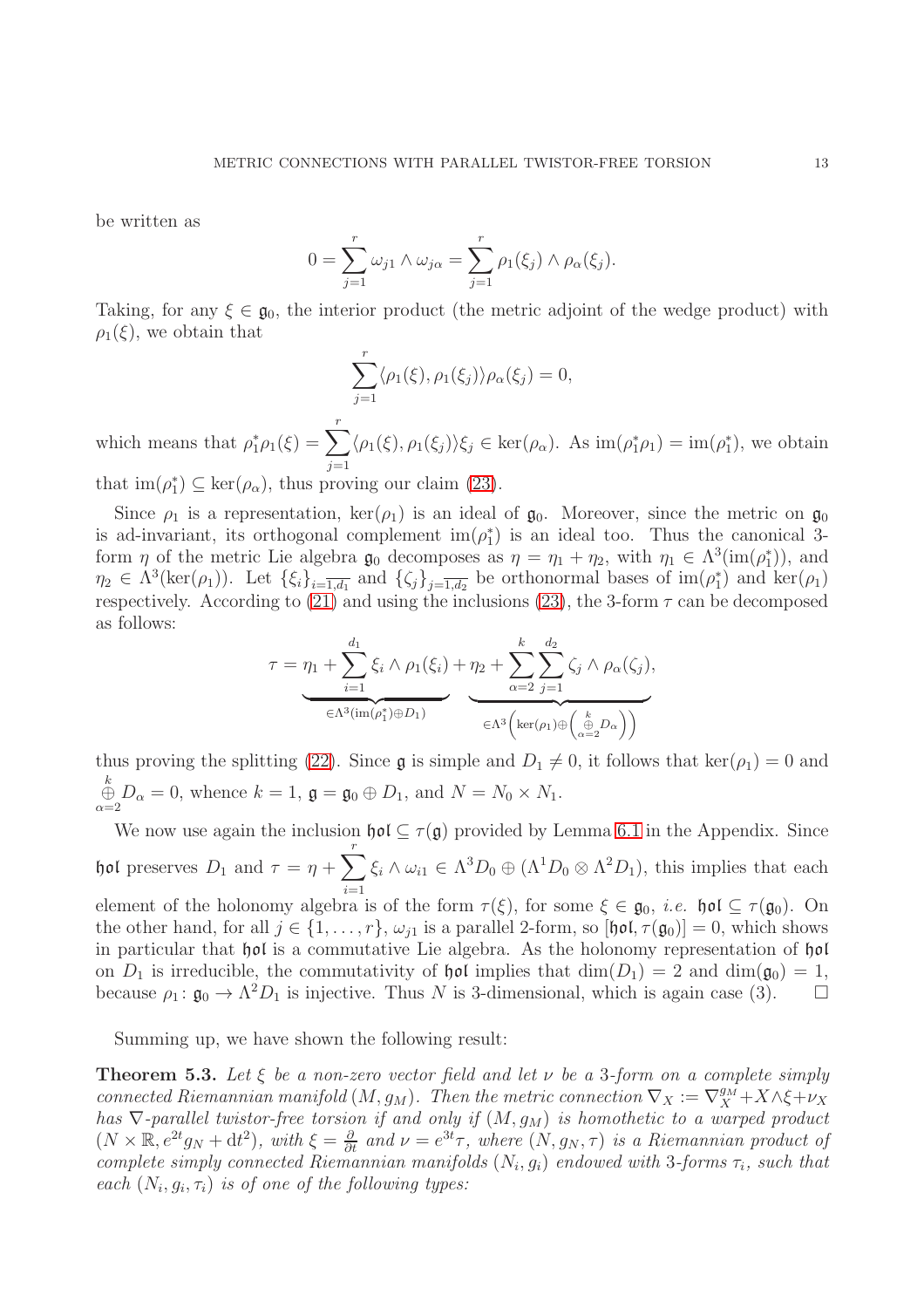- $(1)$   $(N_i, g_i)$  *is a* 3-dimensional oriented Riemannian manifold and  $\tau_i$  *is a constant multiple of its Riemannian volume form.*
- (2)  $N_i$  is a simple Lie algebra with an ad-invariant metric  $g_i$  and  $\tau_i$  is a constant multiple *of its canonical* 3*-form defined in* [\(9\)](#page-6-2)*.*
- $(3)$   $(N_i, g_i)$  *is an irreducible symmetric space of type II or of type IV and*  $\tau_i$  *is a constant multiple of the* 3*-form constructed in Example [4.2.](#page-6-3)*
- (4)  $(N_i, g_i)$  *is a Riemannian manifold and*  $\tau_i = 0$ *.*

## 6. Appendix. Some representation theory

We finally prove the two representation theoretical results that have been used above.

<span id="page-13-0"></span>Lemma 6.1. Let  $\mathfrak h$  *be a Lie algebra and let*  $\rho: \mathfrak h \to \mathfrak{so}(V) \simeq \Lambda^2 V$  *be an orthogonal representation of*  $\mathfrak h$  *on a finite dimensional Euclidean vector space*  $(V, \langle \cdot, \cdot \rangle)$ *. Assume that*  $\tau \in \Lambda^3 V$  *is an* h-invariant 3-form, such that  $\tau_X \neq 0$  for all  $X \in V \setminus \{0\}$  *and*  $(\tau_X)_*\tau = 0$  for all  $X \in V$ . *Then the following inclusion holds:*

<span id="page-13-2"></span>
$$
\rho(\mathfrak{h}) \subseteq \tau(V).
$$

*Proof.* Let us denote by W the orthogonal complement of  $\tau(V)$  in  $(\tau(V) + \rho(\mathfrak{h}))$ . We claim that  $W = \{0\}.$ 

Let  $A \in W$ . We first notice that  $A_*\tau = 0$ , because  $A \in \tau(V) + \rho(\mathfrak{h})$  and  $\tau$  is  $\mathfrak{h}$ -invariant and satisfies also  $(\tau_X)_*\tau = 0$ , for all  $X \in V$ . Then for any  $X \in V$  we have:

(24)  $A_* \tau_X = \tau_{AX}$ .

For any  $Y \in V$  we compute

$$
\langle A_* \tau_X, \tau_Y \rangle = \langle [A, \tau_X], \tau_Y \rangle = \langle A, [\tau_X, \tau_Y] \rangle = \langle A, \tau_{\tau_X Y} \rangle = 0,
$$

where for the last equality we used that  $A \in \tau(V)^{\perp}$ . Thus, we obtained that  $A_* \tau_X \in \tau(V)^{\perp}$ , which together with [\(24\)](#page-13-2) implies that  $0 = A_* \tau_X = \tau_{AX}$ . The hypothesis on  $\tau$  yields  $AX = 0$ , for all  $X \in V$ , and thus  $A = 0$ .

This shows that  $W = \{0\}$ , whence  $\tau(V) = \tau(V) + \rho(\mathfrak{h})$  and thus  $\rho(\mathfrak{h}) \subseteq \tau(V)$ .

The second result is an avatar of Lemma 3.4 in [\[8\]](#page-14-9):

<span id="page-13-1"></span>**Lemma 6.2.** Let  $\mathfrak{h}$  be a Lie algebra of compact type and let  $\rho_j: \mathfrak{h} \to \mathfrak{so}(V_j)$ , for  $j \in \{1,2\}$ , *be two orthogonal representations of*  $\mathfrak{h}$ *, such that*  $V_1$  *is irreducible and there exists*  $A \in \mathfrak{h}$  *with*  $\rho_1(A) \neq 0$  and  $\rho_2(A) = 0$ . If  $\tau$  is an  $\mathfrak h$ -invariant 3-form on  $V_1 \oplus V_2$ , then  $\tau(X_1, Y_2, Z_2) = 0$ , *for every*  $X_1 \in V_1$ *, and*  $Y_2, Z_2 \in V_2$ *.* 

*Proof.* The subspace  $V := \rho_1(\ker(\rho_2))(V_1)$  of  $V_1$  is non-zero since it contains the image of  $\rho_1(A)$ . We claim that V is h-invariant. Indeed, ker( $\rho_2$ ) is an ideal in h, so for all  $C \in \mathfrak{h}$ ,  $B \in \text{ker}(\rho_2)$  and  $X_1 \in V_1$  we have  $[C, B] \in \text{ker}(\rho_2)$  and thus

$$
\rho_1(C)\rho_1(B)X_1 = \rho_1([C,B])X_1 + \rho_1(B)\rho_1(C)X_1 \in V_1.
$$